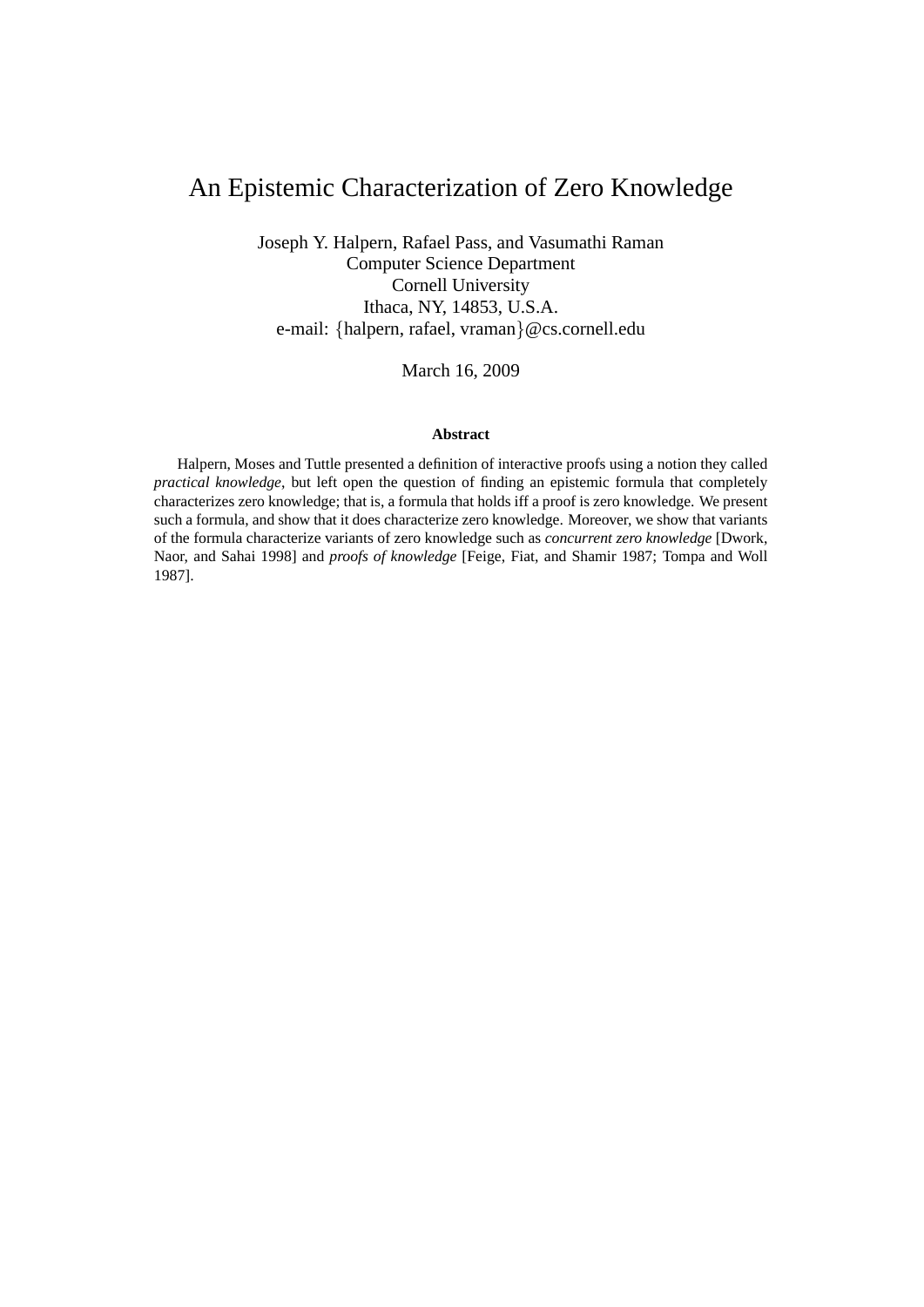## **1 Introduction**

The notions of *interactive proof* and *zero knowledge* were introduced by Goldwasser, Micali, and Rackoff [1989], and have been the subject of extensive research ever since. Informally, an interactive proof is a two-party conversation in which a "prover" tries to convince a polynomial-time "verifier" of the truth of a fact  $\varphi$  (where  $\varphi$  typically has the form  $x \in L$ , where x is a string and L is a *language* or set of strings) through a sequence interactions. An interactive proof is said to be zero knowledge if, whenever  $\varphi$  holds, the verifier has an algorithm to generate on its own the conversations it could have had with the prover during an interactive proof of  $\varphi$  (according to the correct distribution of possible conversations). Intuitively, the verifier does not learn anything from talking to the prover (other than  $\varphi$ ) that it could not have learned on its own by generating the conversations itself. Consequently, the only knowledge gained by the verifier during an interactive proof is that  $\varphi$  is true. The notion of "knowledge" used in zero knowledge is based on having an algorithm to generate the transcript of possible conversations with the prover; the zero-knowledge condition places a restriction on what the verifier is able to generate after interacting with the prover (in terms of what he could generate before). The relationship between this ability to generate and logic-based notions of knowledge is not immediately obvious. Having a logic-based characterization of zero knowledge would enhance our understanding and perhaps allow us to apply model-checking tools to test whether proofs are in fact zero knowledge. However, getting such a characterization is not easy. Since both probability and the computational power of the prover and verifier play crucial roles in the definition of zero knowledge, it is clear that the standard notion of knowledge (truth in all possible worlds) will not suffice.

Halpern, Moses and Tuttle [1988] (HMT from now on) were the first to study the relationship between knowledge and being able to generate. They presented a definition of interactive proofs using a notion they called *practical knowledge*. They proved that, with high probability, the verifier in a zeroknowledge proof of  $x \in L$  practically knows a fact  $\psi$  at the end of the proof iff it practically knows  $x \in L \Rightarrow \psi$  at the beginning of the proof; they call this property *knowledge security*. Intuitively, this captures the idea that zero knowledge proofs do not "leak" knowledge of facts other than those that follow from  $x \in L$ . They also define a notion of knowing how to generate a y satisfying a relation  $R(x, y)$ , and prove that, with high probability, if the verifier in a zero-knowledge proof of  $x \in L$  knows how to generate a y satisfying  $R(x, y)$  at the end of the proof, then he knows how to do so at the beginning as well; they called this property *generation security*. This captures the intuition that at the end of a zero-knowledge proof, the verifier cannot do anything that it could not do at the beginning.

HMT left open the question of finding an epistemic formula that completely characterizes zero knowledge; that is, a formula that holds iff a proof is zero knowledge [Goldwasser, Micali, and Rackoff 1989]. In this paper we present a strengthening of knowledge security and generation security that we call *relation hiding*, which we show does characterize zero knowledge. Moreover, we show that variants of relation hiding characterize variants of zero knowledge such as *concurrent zero knowledge* [Dwork, Naor, and Sahai 1998] and *proofs of knowledge* [Feige, Fiat, and Shamir 1987; Tompa and Woll 1987].

# **2 Background**

In this section, we review the relevant background both in cryptography (interactive proof systems and zero knowledge) and epistemic logic (specifically, modeling knowledge and probability using the runs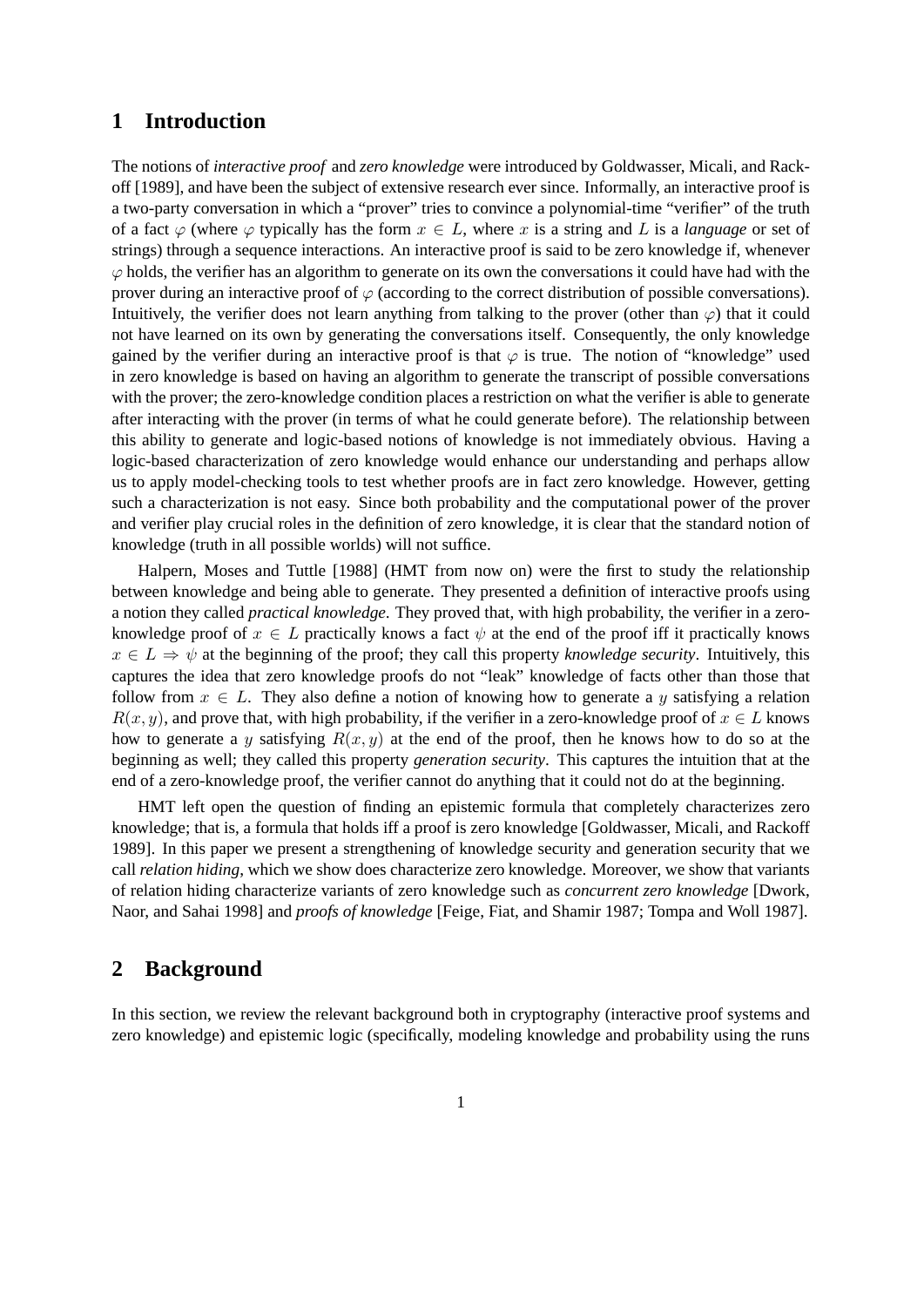and systems framework [Fagin, Halpern, Moses, and Vardi 1995; Halpern and Tuttle 1993]). In addition, we introduce some of the notation that will be needed for our new results.

## **2.1 Interactive Proof Systems**

An *interactive protocol* is an ordered pair  $(P, V)$  of probabilistic Turing machines. P and V share a read-only input tape; each has a private one-way, read-only random tape; each has a private work tape; and  $P$  and  $V$  share a pair of one-way communication tapes, one from  $P$  to  $V$  being write-only for  $P$  and read-only for  $V$ , and the other from  $V$  to  $P$  being write-only for  $V$  and read-only for  $P$ . An *execution* of the protocol  $(P, V)$  is defined as follows. At the beginning, the input tape is initialized with some common input  $x$ , each random tape is initialized with an infinite sequence of random bits, each work tape may or may not be initialized with an initial string, and the communication tapes are initially blank. The execution then proceeds in a sequence of rounds. During any given round, V first performs some internal computation making use of its work tape and other readable tapes, and then sends a message to  $P$  by writing on its write-only communication tape;  $P$  then performs a similar computation. Either  $P$  or  $V$  may halt the interaction at any time by entering a halt state.  $V$  accepts or rejects the interaction by entering an accepting or rejecting halt state, respectively, in which case we refer to the resulting execution as either an accepting or rejecting execution. The running time of  $P$  and  $V$  during an execution of  $(P, V)$  is the number of steps taken by P and V respectively, during the execution. We assume that V is a probabilistic Turing machine running in time polynomial in  $|x|$ , and hence that it can perform only probabilistic, polynomial-time computations during each round. For now we make no assumptions about the running time of P.

Denote by  $(P(s) \leftrightarrow V(t))(x)$  the random variable that takes two random strings  $\rho_p, \rho_v \in \{0,1\}^*$ as input and outputs an execution of  $(P, V)$  in which the prover's work tape is initialized with s, the verifier's work tape is initialized with t, the input tape is initialized with x, and  $\rho_p$ ,  $\rho_v$  are the contents of the prover and verifier's respective random tapes. We can think of  $s$  as the prover's auxiliary information, t as the verifier's initial information, and x as the common input. Let  $Accepts_v[(P(s) \leftrightarrow V(t))(x)]$  be the random variable that takes two infinite random strings  $\rho_p, \rho_v \in \{0, 1\}^\infty$  as input, and outputs true iff the verifier enters an accept state at the end of the execution of the protocol  $(P, V)$  where  $\rho_p$  and  $\rho_v$ are the contents of the prover and verifier's respective random tapes, and false otherwise.

Informally, an interactive protocol  $(P, V)$  is an interactive proof system for a language L if, when run on input  $x$  (and possibly some auxiliary inputs  $s$  and  $t$ ), after the protocol, if the prover and verifier are both "good"—that is, the prover uses  $P$  and the verifier uses  $V$ —the verifier is almost always convinced that  $x \in L$ . Moreover, no matter what protocol the prover uses, the verifier will hardly ever be convinced that  $x \in L$  if it is not. The "almost always" and "hardly ever" are formalized in terms of negligible functions. A function  $\epsilon : \mathbb{N} \to [0, 1]$  is *negligible* if for every positive integer k there exists an  $n_0 \in \mathbb{N}$  such that for all  $n > n_0$ ,  $\epsilon(n) < \frac{1}{n^k}$ ; that is,  $\epsilon$  is eventually smaller than any inverse polynomial. Finally, let  $\Pr_{U_k}$  denote the uniform probability over strings in  $({0,1})^{\infty})^k$ . For ease of notation, we typically omit the subscript  $k$  when it does not play a significant role or is clear from context, writing just  $Pr_U$ .

**Definition 1** An interactive protocol  $(P, V)$  is an interactive proof system for language L if the follow*ing conditions are satisfied:*

• *Completeness: There exists a negligible function*  $\epsilon$  such that for sufficiently large  $|x|$  and for every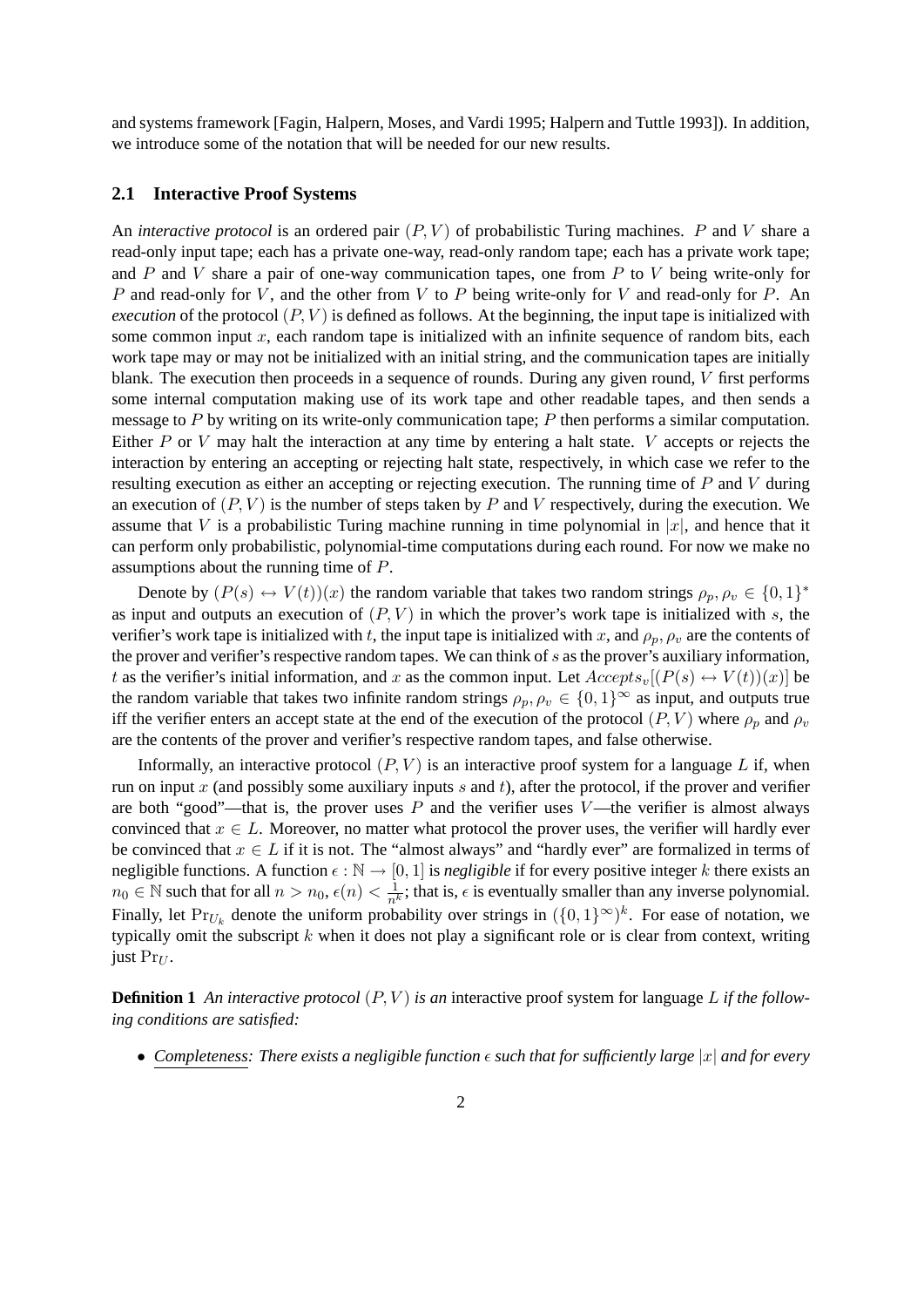*s* and *t*, if  $x \in L$  then  $Pr_U[Accepts_v[(P(s) \leftrightarrow V(t))(x)]] \geq 1 - \epsilon(|x|).$ 

• Soundness: There exists a negligible function δ such that for sufficiently large  $|x|$ *, for every protocol*  $P^*$  *for the prover, s, and t, if*  $x \notin L$  *then*  $Pr_U[Accepts_v[(P^*(s) \leftrightarrow V(t))(x)]] \leq \delta(|x|).$ 

The completeness condition is a guarantee to both the good prover and the good verifier that if  $x \in L$ , then with overwhelming probability the good prover will be able to convince the good verifier that  $x \in L$ . The soundness condition is a guarantee to the good verifier that if  $x \notin L$ , then the probability that an arbitrary (possibly malicious) prover is able to convince the good verifier that  $x \in L$  is very low. The probability here is taken over the runs of the protocol where the the verifier's initial information is s, the prover's initial information is t, and x is the common input. The probability is generated by the random coin flips of the prover and verifier (which in turn determine what happens in the run); we do not assume a probability on  $s, t$ , or  $x$ .

#### **2.2 Zero Knowledge**

To make the notion of zero precise, we need a few preliminary definitions. We consider zero-knowledge proofs of languages L that have a *witness relation*  $R_L$ , where  $R_L$  is a set of pairs  $(x, y)$  such that  $x \in L$ iff there exists a y such that  $(x, y) \in R_L$ ; let  $R_L(x) = \{y : (x, y) \in R_L\}$ . Note that all languages in the complexity class  $\mathcal{NP}$  have this property. Define  $View_v[(P(s) \leftrightarrow V(t))(x)]$  to be the random variable that, on input  $\rho_p$ ,  $\rho_v$ , describes the verifier's *view* in the execution  $(P(s) \leftrightarrow V(t))(x)(\rho_1, \rho_2)$ , that is, the verifier's initial auxiliary input  $t$ , the sequence of messages received and read thus far by the verifier, and the sequence of coin flips used thus far.

The intuition behind zero knowledge is that the reason the verifier learns nothing from an interaction is that he can simulate it. The simulation is carried out by a probabilistic Turing machine. It should be possible to carry out the simulation no matter what algorithm the verifier uses (since we hope to show that, no matter what algorithm the verifier uses, he gains no information beyond the fact that  $x \in L$ ), so we have a simulator  $S_{V^*}$  for every algorithm  $V^*$  of the verifier. The simulator  $S_{V^*}$  actually generates verifier views of the conversations. With *perfect zero knowledge*, the distribution of the views created by  $S_{V^*}$  given just inputs x and t (which is all the verifier sees) is identical to the actual distribution of the verifier's views generated by  $(P(s) \leftrightarrow V(t))(x)$ . With *statistical zero knowledge*, the two distributions are just required to be close. Finally, with *computational zero knowledge*, no PPT (*probabilistic polynomial time*) algorithm can distinguish the distributions. We capture the notion of "distinguishing" here by using a PPT distinguisher D. The distinguisher gets as input verifier views generated by  $S_{V^*}$  and by the actual conversation, and must output either 1 or 0, depending on whether it believes the view came from  $S_{V^*}$  or the actual conversation. Notice that the inputs to the simulator (x and t) are both accessible by the verifier, so the verifier could, given his initial state and the common input, run the simulator instead of interacting with the prover. The distinguisher tries to identify whether the verifier talked to the prover or ran the simulator on his own. If no distinguisher is able to tell the difference, then the verifier might as well not have interacted with the prover but run the simulator instead; we say that the interaction was "zero-knowledge" in this case because the verifier saw nothing during the interaction that he could not simulate.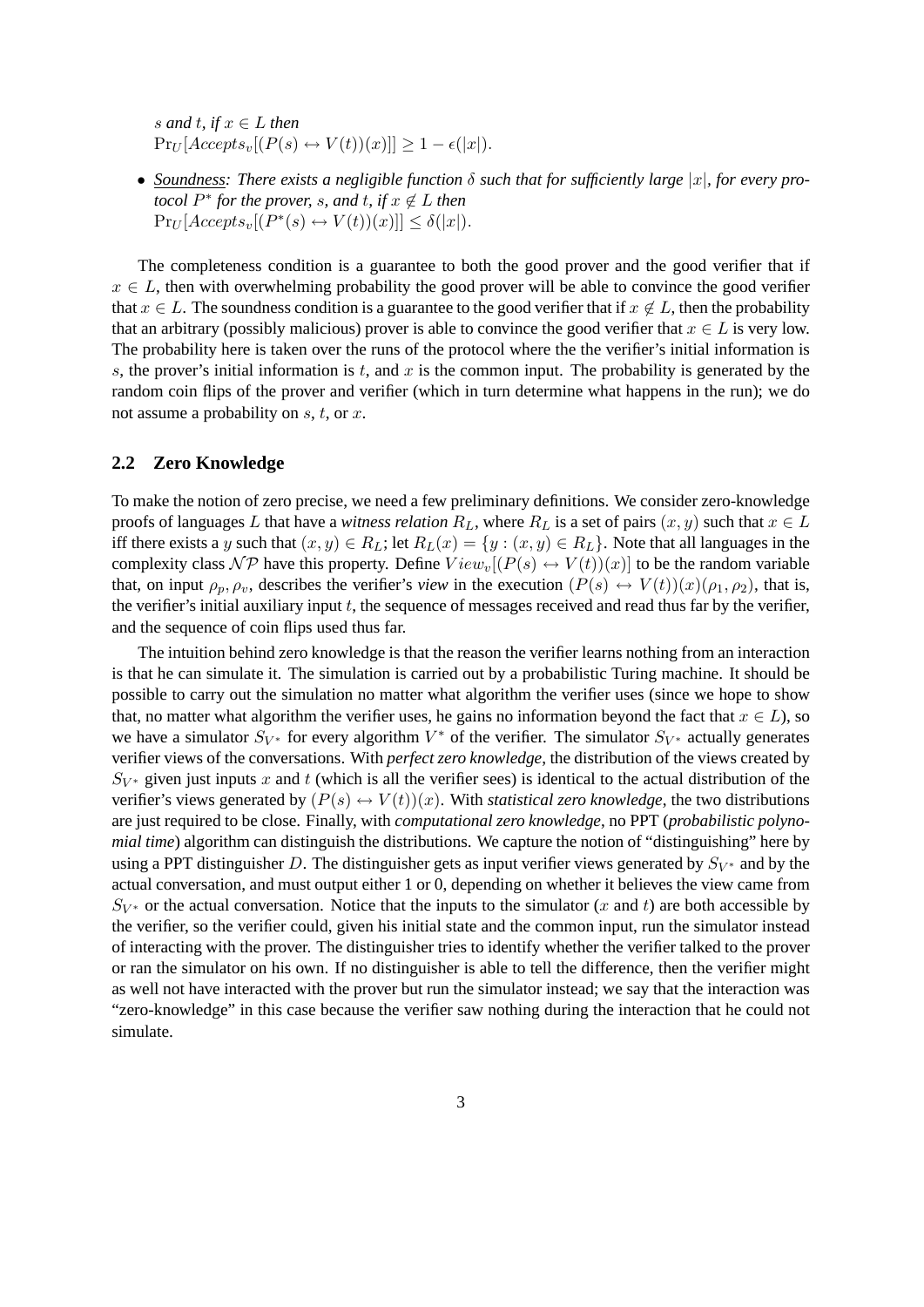We allow the distinguisher to have additional information in the form of auxiliary inputs (in addition to the view it is trying to distinguish). This allows the distinguisher to have information that the verifier never sees, such as information about the prover's state, since such information could be helpful in identifying views from the interaction and telling them apart from those produced by the verifier alone. Allowing the distinguisher to get such auxiliary inputs strengthens the zero knowledge requirement in that, no matter what additional information the distinguisher might have, he cannot tell apart views of the interaction from simulated ones.

**Definition 2** An interactive proof system  $(P, V)$  for L is said to be computational zero knowledge if, for every PPT verifier protocol  $V^*$ , there is a probabilistic Turing machine  $S_{V^*}$  that takes as input the *common input* x *and verifier's auxiliary information* t*, runs in expected time polynomial in* |x|*, and outputs a view for the verifier such that for every PPT (probabilistic polynomial time) Turing machine* D that takes as input a view of the verifier and an auxiliary input  $z \in \{0,1\}^*$ , there exists a negligible  $f$ *unction*  $\epsilon$  *such that for all*  $x \in L$ ,  $s \in R_L(x)$ ,  $t \in \{0,1\}^*,$   $z \in \{0,1\}^*$ ,

$$
|\Pr_U[D(S_{V^*}(x,t),z) = 1] -
$$
  
- $\Pr_U[D(View_v[(P(s) \leftrightarrow V^*(t))(x)],z) = 1]| \le \epsilon(|x|).$ 

## **2.3 The Runs and Systems Framework**

Our analysis of interactive proof systems is carried out in *runs and systems* framework [Fagin, Halpern, Moses, and Vardi 1995]. The systems we consider consist of a (possibly infinite) set of communicating agents. Agents share a global clock that starts at time 0 and proceeds in discrete increments of one. Computation in the system proceeds in rounds, round m lasting from time  $m - 1$  to time m. During a round, each agent first performs some (possibly probabilistic) local computation, then sends messages to other agents, and then receives all messages sent to him during that round. Each agents starts in some initial *local state*; its local state then changes over time. The agent's *local state* at time  $m \geq 0$ consists of the time on the global clock, the agent's initial information (if any), the history of messages the agent has received from other agents and read, and the history of coin flips used. A *global state* is a tuple of local states, one for each agent and one for the nature, which keeps track of information about the system not known to any of the agents. We think of each agent as following a protocol that specifies what the agent should do in every local state. An infinite execution of such a protocol (an infinite sequence of global states) is called a *run*. We define a *system* to be a set of such runs, often the set of all possible runs of a particular protocol. Given a run r and a time m, we refer to  $(r, m)$  as a *point*, and we say that  $(r, m)$  is a point of the system  $\mathcal R$  if  $r \in \mathcal R$ . We denote the global state at the point  $(r, m)$  (that is, the global state at time m in r) by  $r(m)$ , and the local state of agent a in  $r(m)$  by  $r_a(m)$ . Let  $\mathcal{K}_a(r,m) = \{(r',m') : r_a(m) = r'_a(m')\}; \mathcal{K}_a(r,m)$  can be thought of as the set of points that a considers possible at  $(r, m)$ , because he has the same local state at all of them. Since the agent's local state at time m consists of the time on the global clock, any point that a considers possible at  $(r, m)$  is also at time m, so  $\mathcal{K}_a(r, m) = \{ (r', m) : r_a(m) = r'_a(m) \}.$ 

In interactive proof systems, we assume that there are two agents—a prover  $p$  and a verifier  $v$ . Both agents have a common input (typically a string  $x \in \{0,1\}^*$ ); we denote by  $r_c(0)$  the common input in run r. We also assume that the prover and verifier agents have initial local states  $r_p(0) = s \in \{0,1\}^*$  and  $r_v(0) = t \in \{0, 1\}^*$ , respectively, both of which contain  $r_c(0)$ . Additionally, we assume that nature's state at all times m includes a tuple  $(\rho_p^r, \rho_v^r, \rho^r, P^*, V^*)$ , where  $\rho_p^r$  and  $\rho_v^r$  are the prover's and verifier's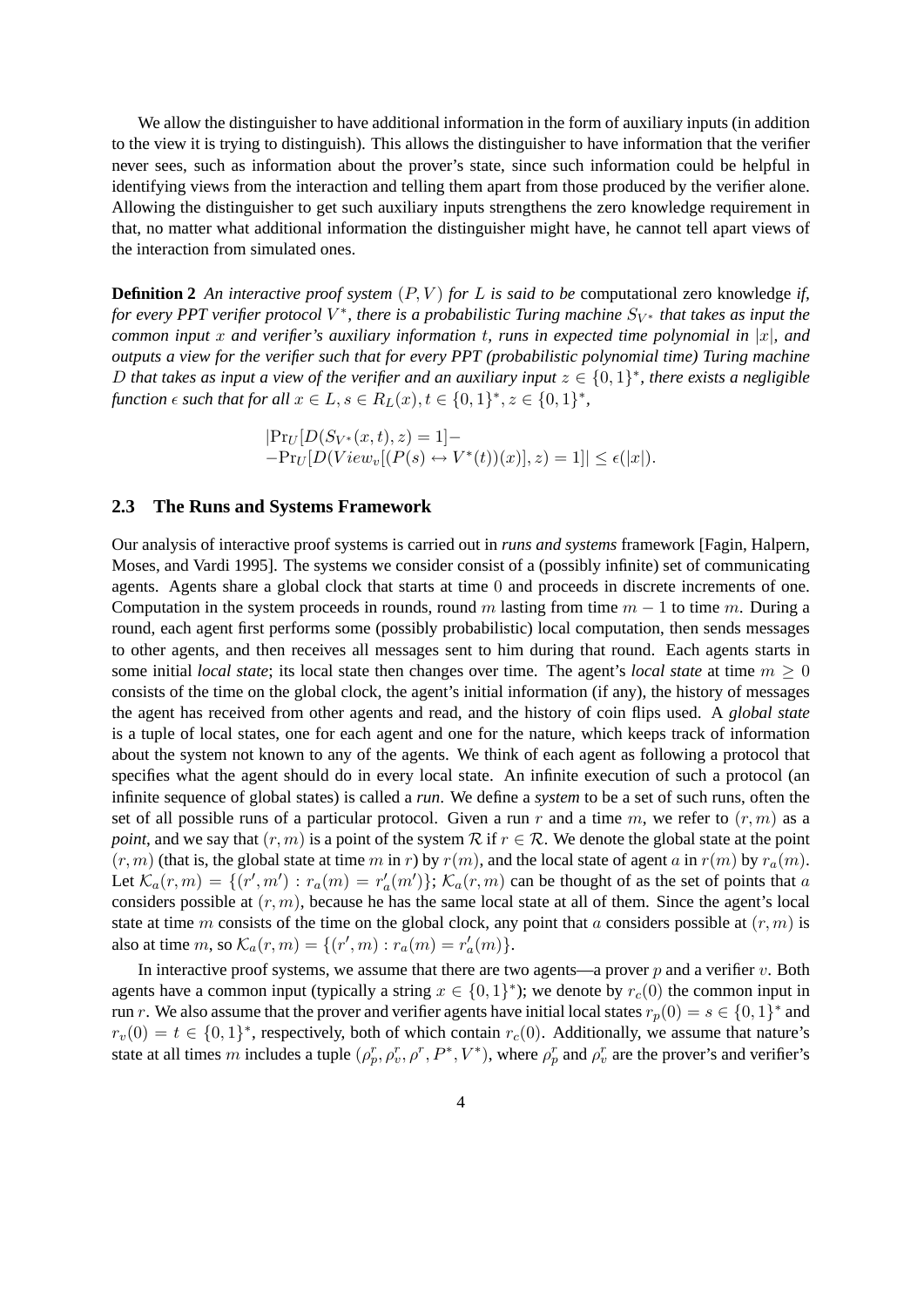random tapes, respectively, in run r,  $\rho^r$  is an additional tape whose role is explained in Section 3, and  $P^*$ and  $V^*$  are the protocols of the prover and verifier. An interactive protocol  $(P, V)$  generates a system. The runs of the system correspond to possible executions of  $(P, V)$ . Following HMT, we denote by  $P \times V$  the system consisting of all possible executions of  $(P, V)$  and by  $P \times V^{pp}$  the system consisting of the union of the systems  $P \times V^*$  for all probabilistic, polynomial-time (PPT) protocols  $V^{*1}$ .  $\mathcal{P}^{pp} \times V$ is defined analogously. More generally, we let  $\mathcal{P} \times \mathcal{V}$  denote the system consisting of the union of the systems  $P \times V$  for all prover protocols  $P \in \mathcal{P}$  and verifier protocols  $V \in \mathcal{V}$ . Since we need to reason about probability, we augment a system to get a *probabilistic system*, by adding a function  $PR<sub>a</sub>$  for each agent that associates with each point  $(r, m)$  a probability  $PR_a(r, m)$  on points for agent a, whose support is contained in  $\mathcal{K}_a(r, m)$ . In many cases of interest, we can think of  $\mathcal{PR}_a(r, m)$  as arising from conditioning an initial probability on runs on the agent's current local state, to give a probability on points. There are subtleties to doing this though. We often do not have a probability on the set of all executions of a protocol. For example, as we observed in the case of interactive proofs, we do not want to assume a probability on the auxiliary inputs  $s$  and  $t$  or the common input  $x$ . The only source of probability is the random coin flips.

Halpern and Tuttle [1993] suggested a formalization of this intuition. Suppose that we partition the runs of  $R$  into cells, with a probability on each cell. For example, in the case of interactive proof systems, we could partition the runs into sets  $\mathcal{R}_{s,t,x}$ , according to the inputs s and t. The random coin flips of the prover and verifier protocols then give us a well-defined probability on the runs in  $\mathcal{R}_{s,t}$ . We can then define  $PR_a(r, m)$  by conditioning in the following sense: Given a set S of points, let  $\mathcal{R}(S) = \{r : (r, m) \in S \text{ for some } m\}.$  Let  $\mathcal{R}(r)$  be the cell of the partition of R that includes r, and let  $Pr_{\mathcal{R}(r)}$  be the probability on the cell. If A is an arbitrary set of points, define  $PR_a(r, m)(A)$  $\Pr_{\mathcal{R}(r)}(\mathcal{R}(A \cap K_a(r,m)) \mid \mathcal{R}(\mathcal{K}_a(r,m)) \cap \mathcal{R}(r)).$  (We assume for simplicity that all the relevant sets are measurable and that  $Pr_{\mathcal{R}(r)}(\mathcal{R}(\mathcal{K}_a(r,m)) \cap \mathcal{R}(r)) \neq 0$ .) Note that for synchronous systems (such as those we deal with), since  $\mathcal{K}_a(r, m)$  is a set of time m points, the support of  $\mathcal{PR}_a(r, m)$  is a subset of time m points (i.e.,  $PR_a(r, m)(A) = 0$  unless A includes some time m points, since otherwise  $A \cap K_a(r,m) = \emptyset$ ). Intuitively, we associate a set of points with the set of runs going through it, and then define the probability  $PR_a(r, m)$ , which is a's distribution on points at the point  $(r, m)$ , by conditioning the probability on runs defined on r's cell on the runs going through the set  $\mathcal{K}_a(r, m)$  (i.e. the runs a considers possible given his information at point (r, m)). A probabilistic system is *standard* if it is generated from probabilities on runs in this way.

In systems where the runs are generated by randomized algorithms, the cells are typically taken so as to factor out all the "nonprobabilistic" or "nondeterministic" choices. In particular, we do this for the system  $P \times V$ , so that we partition the runs into cells  $\mathcal{R}_{s,t}$ , according to the inputs s and t, as suggested above, and take the probability on the runs in the cell to be determined solely by the random inputs of the prover and verifier  $\rho_v$  and  $\rho_p$  and the random string  $\rho$  contained in nature's state. Thus, we can identify the probability on  $\mathcal{R}_{s,t}$  with the uniform distribution  $Pr_{U_3}$ . The probabilities on the system  $\mathcal{P} \times \mathcal{V}$  are defined by the probabilities on each individual system  $P \times V$  for  $P \in \mathcal{P}$  and  $V \in \mathcal{V}$ ; that is, we now partition the runs of the system into cells according to the prover and verifier protocols  $P, V$  and the inputs s and t, so there now is a separate cell for each combination of  $P$ ,  $V$ ,  $s$ , and  $t$ , and the probability  $Pr_{\mathcal{P} \times \mathcal{V}(r)}$  can be identified with the uniform distribution  $Pr_{U_3}$ .

<sup>&</sup>lt;sup>1</sup>Note that we distinguish  $p$  and  $v$ , the "prover" and the "verifier" agents respectively, from the protocols that they are running. In the system  $P \times V$ , the verifier is always running the same protocol V in all runs. In the system  $P \times V^{pp}$ , the verifier may be running different protocols in different runs.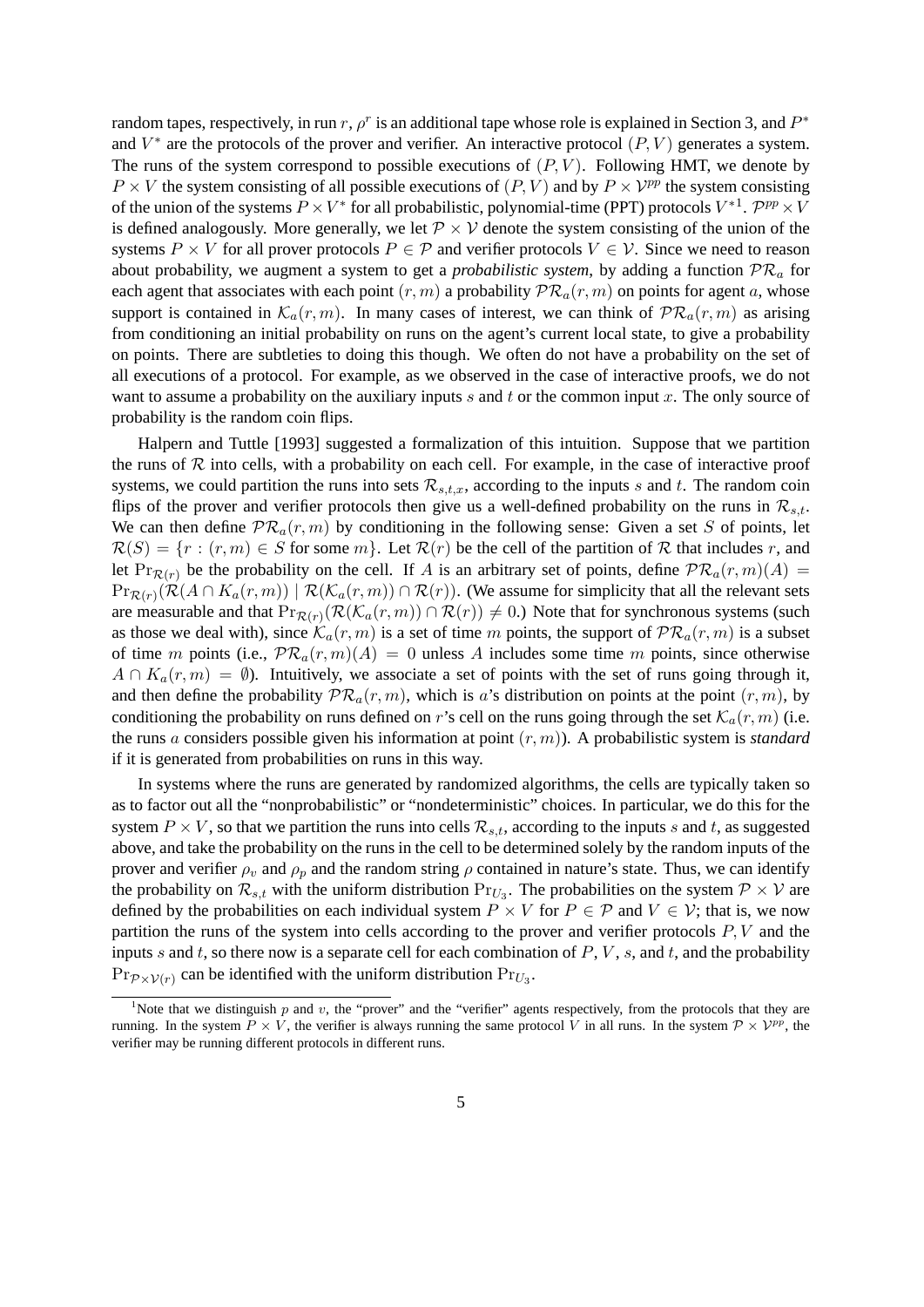#### **2.4 Reasoning About Systems**

To reason about systems, we assume that we have a collection of primitive facts such as "the value of the variable x is a prime number" (where x is the common input in the run), or " $x \in L$ ", where L is some set of strings. Each primitive fact  $\varphi$  is identified with a set  $\pi(\varphi)$  of points, interpreted as the set of points at which  $\varphi$  holds. A point  $(r, m)$  in a system R satisfies  $\varphi$ , denoted  $(\mathcal{R}, r, m) \models \varphi$ , if  $(r, m) \in \pi(\varphi)$ . We extend this collection of primitive facts to a logical language by closing under the usual boolean connectives, the linear temporal logic operator  $\diamond$ , operators at time  $m^*$  for each time  $m^*$ , the epistemic operators  $K_a$ , one for each agent a, and probability operators of the form for  $pr_a^{\lambda}$ each agent a and real number  $\lambda$ . The definitions of all these operators is standard:

- $(\mathcal{R}, r, m) \models \Diamond \varphi$  iff  $(\mathcal{R}, r, m') \models \varphi$  for some  $m' \geq m$ .
- $(\mathcal{R}, r, m) \models K_a \varphi$  iff  $(\mathcal{R}, r', m') \models \varphi$  for all  $(r', m') \in \mathcal{K}_a(r, m)$ . (Intuitively, agent a knows  $\varphi$ if  $\varphi$  is true at all the worlds that agent a considers possible.)
- $\bullet \; (\mathcal{R}, r, m) \models \texttt{at time m}^* \; \varphi \; \text{iff} \; (\mathcal{R}, r, m^*) \models \varphi.$
- $(\mathcal{R}, r, m) \models pr_d^{\lambda}(\varphi) \text{ iff } \mathcal{PR}_a(r, m)([\![\varphi]\!]) \geq \lambda \text{, where } [\![\varphi]\!] = \{(r', m) : (\mathcal{R}, r', m) \models \varphi\}.$

We write  $\mathcal{R} \models \varphi$  if  $(\mathcal{R}, r, m) \models \varphi$  for all points  $(r, m)$  in  $\mathcal{R}$ .

# **3 Characterizing Zero Knowledge Using Relation Hiding**

We identify "knowing something about the initial state of the system" with "being able to generate a witness for some relation on the initial state".

For example, if the language L from which the common input x is taken is the set of all Hamiltonian graphs, then we can define a relation R such that  $R(s, t, x, y)$  holds iff y is a Hamiltonian cycle in graph x. (Here the relation is independent of s and t.) Recall that a Hamiltonian cycle in a graph is a path that goes through every vertex exactly once, and starts and ends at the same vertex; a Hamiltonian graph is a graph with a Hamiltonian cycle. We can think of a Hamiltonian cycle  $y$  as a witness to a graph  $x$  being Hamiltonian. We allow the relation R to depend on s and t in addition to x because this allows us to describe the possibility of the verifier learning (via the interaction) facts about the prover's initial state (which he does not have access to). This allows us to account for provers with auxiliary information on their work tapes. For example,  $R(s, t, x, y)$  could be defined to hold iff the prover has Hamiltonian path  $y$  on its work tape (in its initial state  $s$ ).

We are therefore interested in relations R on  $S \times T \times L \times \{0,1\}^*$ , where S is the set of prover initial states and  $T$  is the set of verifier initial states. We want a formal way to capture verifier's ability to generate such witnesses for R. We do this by using an algorithm  $M$  that takes as input the verifier's local state and the common input x, and is supposed to return a y such that  $R(s, t, x, y)$  holds. The algorithm M essentially "decodes" the local state into a potential witness for  $R$ . More generally, we want to allow the decoding procedure M to depend on the protocol  $V^*$  of the verifier. We do this by using a function  $M : T \mathcal{M} \to T \mathcal{M}$ ; intuitively  $M(V^*)$  is the decoding procedure for the verifier protocol  $V^*$ . To reason about this in the language, we add a primitive proposition  $M_{v,R}$  to the language, and define  $(\mathcal{R}, r, m) \models \mathbf{M}_{v,R}$  if  $R(r_p(0), r_v(0), r_c(0), \mathbf{M}(V^*)(r_c(0), r_v(m))(\rho^r))$  holds, where  $V^*$  is the verifier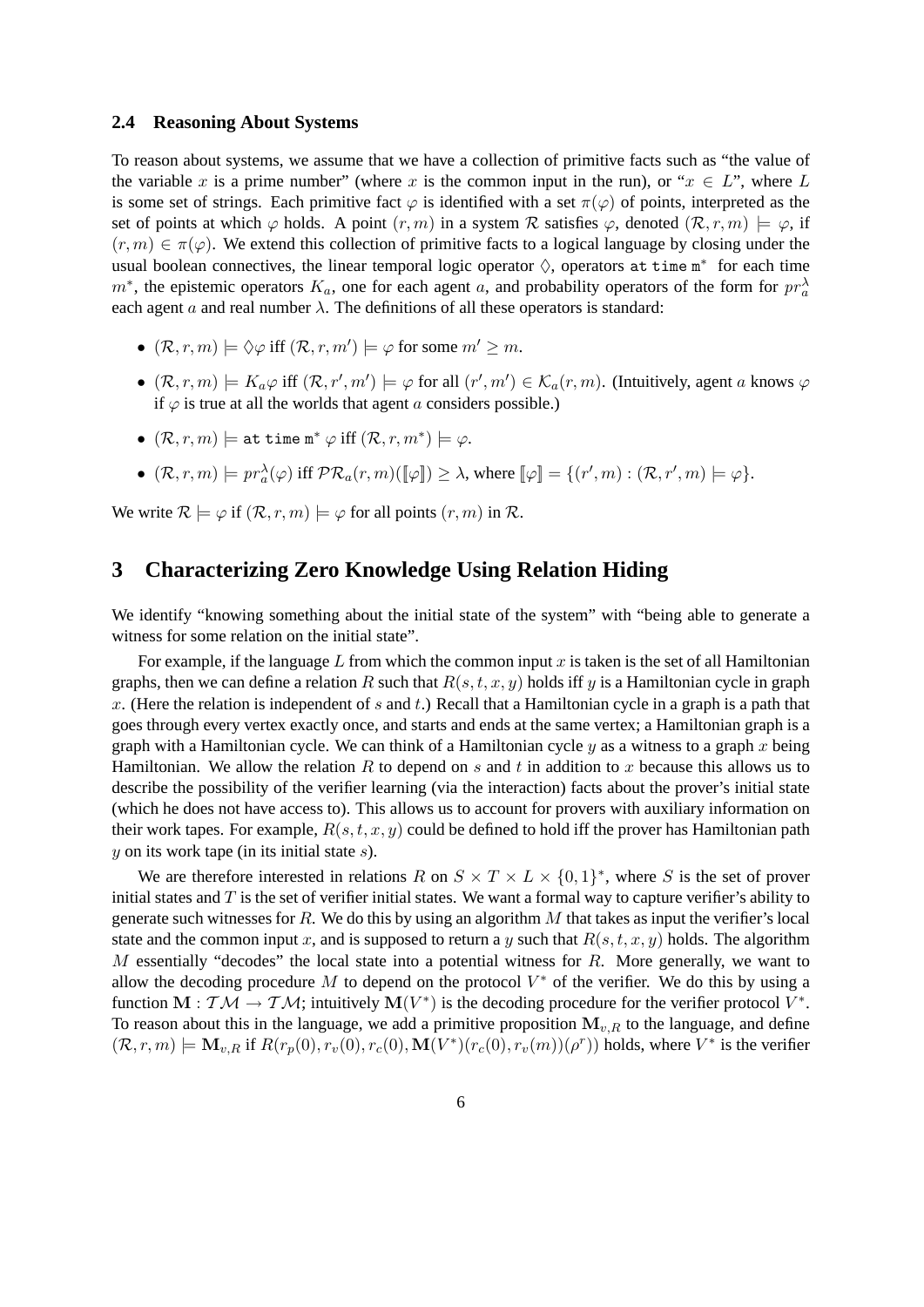protocol in run r and  $\rho^r$  is the extra random tape that is part of nature's local state in run r; this makes the output of  $\mathbf{M}(V^*)$  in run r deterministic (although M is a probabilistic TM). For any constant  $\lambda$ , let  $G_v^{\mathbf{M},m^*,\lambda}R$ , read "the verifier can generate a y satisfying R using **M** with probability  $\lambda$  at time  $m^*$ " be an abbreviation of  $pr_v^{\lambda}$  (at time  $m^* \mathbf{M}_{v,R}$ ). We can generalize this to a formula  $G_v^{\mathbf{M},m^*,\lambda}R$  which considers functions  $\lambda$  whose meaning may depend on components of the state, such as the verifier's protocol and the length of the common input; we leave the straightforward semantic details to the reader.  $G_p^{\mathbf{M},m^*,\lambda}R$ , read "the prover can generate a y satisfying R using M with probability  $\lambda$  at time  $m^{**}$ ", is defined analogously. Finally, we add the primitive proposition  $s \in R_L(x)$  to the language, and define  $(\mathcal{R}, r, m) \models \mathbf{s} \in \mathbf{R}_{\mathbf{L}}(\mathbf{x})$  if  $r_c(0) \in L$  and  $r_p(0) \in R_L(r_c(0))$ .

We now show how to use the formula  $G_v^{{\bf M},m^*,\lambda}R$  to capture the intuitions underlying zero-knowledge proofs. Intuitively, we want to say that if the verifier can generate a y satisfying a relation  $R$  after the interaction, he could also do so before the interaction (i.e., without interacting with the prover at all). However, this is not quite true; a verifier can learn a  $\gamma$  satisfying R during the course of an interaction, but only in a negligibly small fraction of the possible conversations. We want to capture the fact that the probability of the verifier being able to generate the witness correctly at a final point in the system is only negligibly different from the probability he can do so at the corresponding initial point (in a perfect zero knowledge system, the probabilities are exactly the same). Note that when the Turing machine  $M$ used by the verifier in a particular run r generates a y, the verifier may not know whether y in fact is a witness; that is, the verifier may not know whether  $R(s, t, x, y)$  in fact holds. Nevertheless, we want it to be the case that if the verifier can use some algorithm M that generates a witness  $\gamma$  with a certain probability after interacting with the prover, then the verifier can generate a witness  $y$  with the same probability without the interaction. This lets us account for leaks in knowledge from the interaction that the verifier may not be aware of. For example, a computationally bounded verifier may have a Hamiltonian cycle y in graph x as part of his local state, but no way of knowing that y is in fact a Hamiltonian cycle. We want to say that the verifier knows how to generate a Hamiltonian cycle if this is the case (even if he does not know that he can do so), since there is a way for the verifier to extract a Hamiltonian cycle from his local state.

We now define relation hiding, which says that if the verifier initially knows that he can, at some future time during the interaction with the prover, generate a witness for some relation  $R$  on the initial state with some probability, then he knows that he can generate a witness for  $R$  at time 0, that is, before the interaction, with almost the same probability. We allow the generating machines used by the verifier (both after and before the interaction) to run in *expected* polynomial time in the common input and verifier view. Allowing them to only run in (strict) polynomial time, would certainly also be a reasonable choice, but this would result in a notion that is stronger than the traditional notion of zero-knowledge.<sup>2</sup> Let  $\mathcal{EPPT}$  be the set of all expected probabilistic polynomial time algorithms (i.e., algorithms for which there exists a polynomial  $p$  such that the expected running time on input  $x$  is at most  $p(|x|)$ ).

**Definition 3** *The system*  $\mathcal{R}$  *is* relation hiding for L *if, for every polynomial-time relation*  $R$  *on*  $S \times$  $T \times L \times \{0,1\}^*$  and function  $\mathbf{M} : T\mathcal{M} \to \mathcal{EPPT}$ , there exist functions  $\mathbf{M}' : T\mathcal{M} \to \mathcal{EPPT}$ ,  $\epsilon: \mathcal{TM} \times \mathbb{N} \to [0,1]$  such that for every Turing machine  $V^*, \epsilon(V^*,\cdot)$  is a negligible function, and for  $every\ 0 \leq \lambda \leq 1$  *and time*  $m^*$ ,

$$
\mathcal{R} \models \mathtt{at\ time\ 0}~( \mathtt{s} \in \mathtt{R_L}(\mathtt{x}) \wedge G^{\mathbf{M},m^*,\lambda}_v R \Rightarrow G^{\mathbf{M}',0,\lambda-\epsilon}_v R).
$$

<sup>2</sup> In fact, it would result in a notion called *strict polynomial-time zero knowledge* [Goldreich 2001].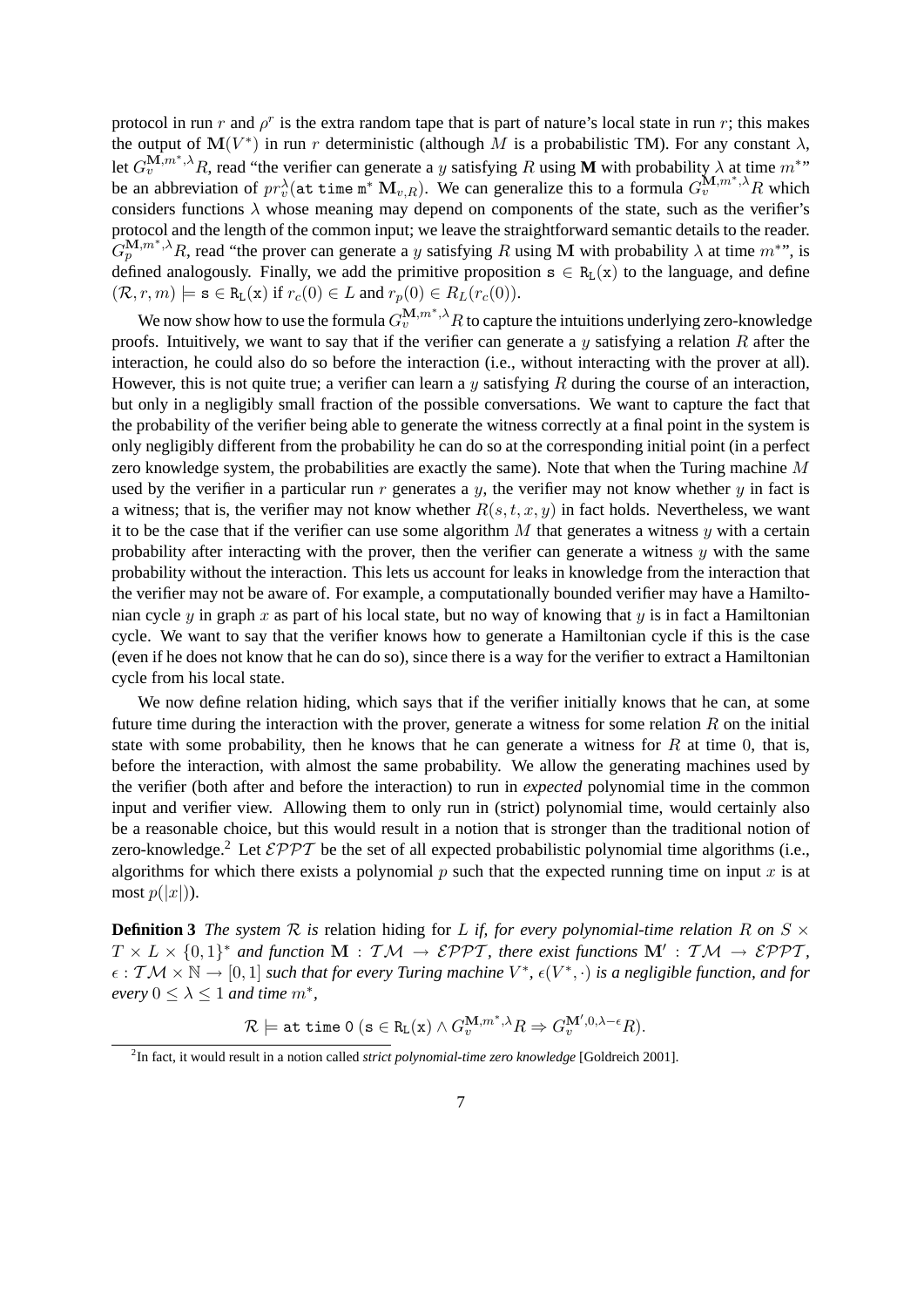In Definition 3, we allow the meaning of  $\epsilon$  to depend on the verifier's protocol  $V^*$  since, intuitively, different verifier protocols may result in different amounts of knowledge being leaked. If we had not allowed  $\epsilon$  to depend on the verifier protocol  $V^*$ , we would need a single negligible function that bounded the "leakage" of information for all verifiers in  $V^{pp}$ . We cannot prove that such a function exists with the traditional definition of zero knowledge. Similarly, we must allow  $M'$  to depend on the verifier's protocol, even if M does not. Intuitively,  $M'$  must be able to do at time 0 what M can do at time  $m<sup>*</sup>$ , so it must know something about what happened between times 0 and  $m<sup>*</sup>$ . The verifier's protocol serves to provide this information, since for each verifier protocol  $V^*$ , the definition of zero knowledge ensures the existence of a simulator  $S_{V^*}$  that can be used to mimic the interaction before time  $m^*$ . The relation-hiding property captures the requirement that if the verifier can eventually generate an arbitrary R, he can do so almost as well (i.e. with negligibly lower probability of correctness) initially. We now use this property to characterize zero knowledge.

**Theorem 1** *The interactive proof system* (P, V ) *for* L *is computational zero knowledge iff the system*  $P \times V^{pp}$  *is relation hiding for L.* 

Theorem 1 says that if  $(P, V)$  is a computational zero-knowledge proof system, then for any PPT verifier and relation  $R$ , if the verifier can eventually generate a witness for  $R$ , he can do so almost as well initially. Note that in this characterization of zero knowledge, the prover does not need to know the verifier's protocol to know that the statement holds. An intuition for the proof of Theorem 1 follows: the details (as well as all other proofs) can be found at www.cs.cornell.edu/home/halpern/papers/tark09a.pdf.

For the "if" direction, suppose that  $(P, V)$  is a computational zero knowledge system. If  $V^*$  is the verifier protocol in run  $r \in P \times V^{pp}$ , then there is a simulator machine  $S_{V^*}$  that produces verifier views that no distinguisher D can distinguish from views during possible interactions with the prover, no matter what auxiliary input D has. We show that if the verifier has an algorithm  $M(V^*)$  that takes as input his view at a final point of the interaction and generates a y satisfying the relation  $R$ , then he can generate such a y before the interaction by running the simulating machine  $S_{V^*}$  at the initial point to get a final view, and then running  $M(V^*)$  on this view to generate y. We can therefore construct the function  $M'$  using M and  $S_{V^*}$ .

For the "only if" direction, given an arbitrary protocol  $V^*$ , we construct a relation R such that the verifier has an algorithm for generating witnesses for R after the interaction. Since  $P \times V^{pp}$  is relation hiding for  $L$ , the verifier has an algorithm for generating witnesses for  $R$  at initial points of the interaction. We then use this generating machine to implement a simulator  $S_{V^*}$  that fools any distinguisher.

# **4 Characterizing Variants of Zero Knowledge**

We can use the ideas of relation hiding to characterize variants of zero knowledge. In this section, we show how to characterize two well-known variants: concurrent common knowledge and proofs of knowledge.

## **4.1 Concurrent Zero Knowledge**

So far, we have considered only single executions of an interactive proof system. However, zeroknowledge proofs are often used in the midst of other protocols. Moreover, when this is done, several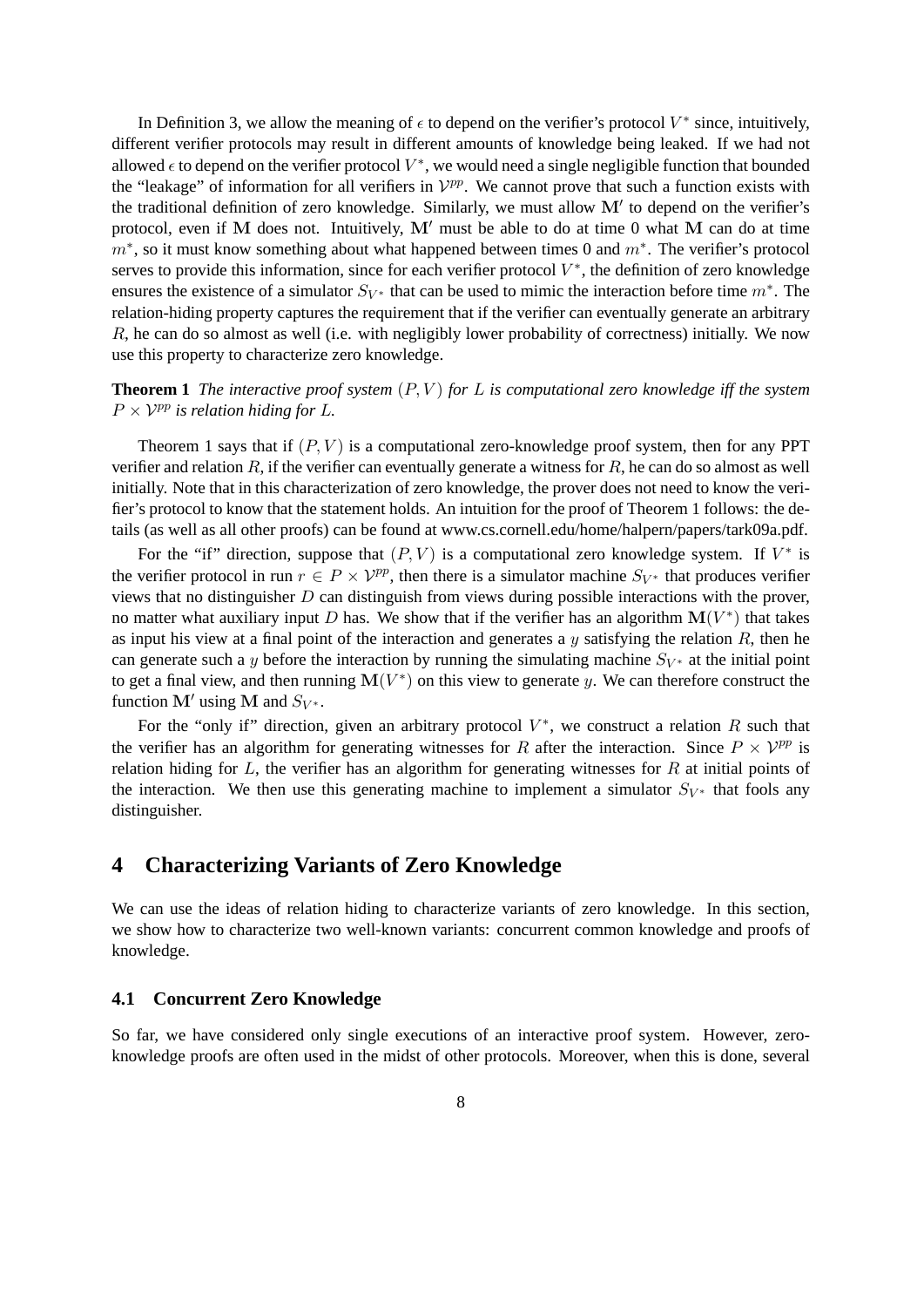zero-knowledge proofs may be going on concurrently. An adversary may be able to pass messages between various invocations of zero-knowledge proofs to gain information. Dwork, Naor, and Sahai [1998] presented a definition of *concurrent* zero knowledge that tries to capture the intuition that no information is leaked even in the presence of several concurrent invocations of a zero-knowledge protocol. They consider a probabilistic polynomial-time verifier that can talk to many independent provers (all using the same protocol) concurrently. The verifier can interleave messages to and from different provers as desired. We say that an *extended verifier protocol* is a protocol for the verifier where the verifier can interact with arbitrarily many provers concurrently, rather than just one prover. (Since we are interested in verifiers that run in polynomial time, for each extended verifier protocol V there is a polynomial  $q_V$ such that the verifier can interact with only  $q_V(|x|)$  provers on input x. This means that the verifier's view also contains messages to and from at most  $q_V(|x|)$  provers.) Denote by  $(\overline{P}(s) \leftrightarrow V(t))(x)$  the random variable that takes an infinite tuple of infinite random strings  $((\rho_{p_i})_{i\in\mathbb{N}}, \rho_v)$  as input and outputs an execution where all the provers are running protocol  $P$  with auxiliary input  $s$  on common input  $x$ and the verifier is running the extended verifier protocol  $V$  with auxiliary input  $t$  and common input  $x$ , prover *i* has the infinite string  $\rho_i$  on its random tape, and the verifier has  $\rho_v$  on its random tape.

With this background, we can define a concurrent definition of zero knowledge in exactly the same way as zero knowledge (Definition 2), except that we now consider extended verifier protocols; we omit the details here.

We can model a concurrent zero-knowledge system in the runs and systems framework as follows. We now consider systems with an infinite number of agents: a verifier  $v$  and an infinite number of provers  $p_1, p_2, \ldots$  All agents have common input  $r_c(0)$  in run r. As before, the provers and the verifier have initial local states. We will be interested in systems where all the provers have the same initial state and use the same protocol. Moreover, this will be a protocol where a prover talks only to the verifier, so the provers do not talk to each other. This captures the fact that the verifier can now talk to multiple provers running the same protocol, but the provers themselves cannot interact with each other (they are independent). Again, the initial local states of the provers and the verifier all contain  $r_c(0)$ . Additionally, we assume that nature's state at all times m includes a tuple  $(\rho_{p_1}^r, \ldots, \rho_v^r, \rho^r, P^*, V^*)$ , where  $\rho_{p_i}^r$  is prover  $p_i$ 's random tape and  $\rho_v^r$  is the verifier's random tape in run r,  $\rho^r$  is an additional tape as before,  $P^*$  is the protocol used by all the provers, and  $V^*$  is the verifier's protocol. Note that the provers' random tapes are all independent to ensure that their actions are not correlated. Given a set P of prover protocols and V of verifier protocols, let  $\mathcal{P} \times \mathcal{V}$  denote the system with runs of this form, where the provers' protocol is in P and the verifier's protocol in V. If  $P = \{P\}$ , we write  $\tilde{P} \times V$ . We define the probability on  $\mathcal{P} \times \mathcal{V}$  as before, partitioning the runs into cells according to the protocol used and the inputs. Thus, we can identify the probability on  $\mathcal{R}_{s,t,P,V}$  with the uniform distribution  $\Pr_{U_{\infty}}$ .

**Theorem 2** *The interactive proof system*  $(P, V)$  *for L is computational concurrent zero knowledge iff the system*  $\tilde{P} \times V^{pp}$  *is relation hiding for L.* 

The proof is almost identical to that of Theorem 1.

## **4.2 Proofs of Knowledge**

Loosely speaking, an interactive proof is a proof of knowledge if the prover not only convinces the verifier of the validity of some statement, but also that it possesses, or can "feasibly compute", a witness for the statement proved (intuitively, using the secret information in its initial state). For instance, rather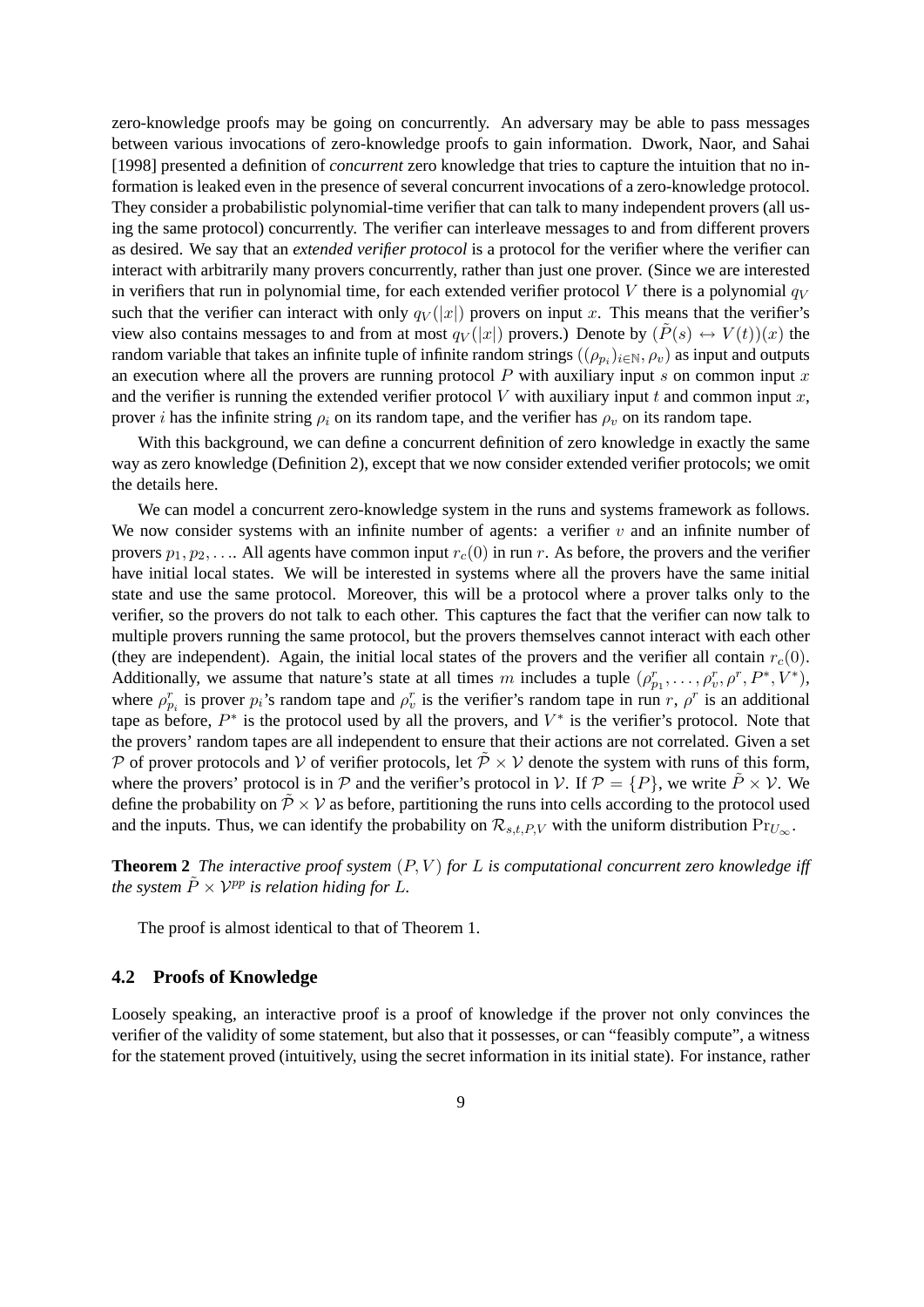than merely convincing the verifier that a graph is Hamiltonian, the prover convinces the verifier that he knows a Hamiltonian cycle in the graph. We show how this notion can be formalized using our logic. There are a number of ways of formalizing proofs of knowledge; see, for example, [Bellare and Goldreich 1992; Feige, Fiat, and Shamir 1987; Feige and Shamir 1990; Tompa and Woll 1987]. We give here a definition that is essentially that of Feige and Shamir [1990]. In the full paper, we discuss modifications that give the other variants, and how to modify our characterization to handle them.

**Definition 4** An interactive proof system  $(P, V)$  for a language L with witness relation  $R_L$  is a proof of knowledge *if, for every PPT prover protocol* P ∗ *, there exists a negligible function and a probabilistic Turing machine* EP<sup>∗</sup> *that takes as input the common input* x *and prover's auxiliary information* s*, runs in expected time polynomial in*  $|x|$ *, and outputs a candidate witness for* x, such that for all  $x, s, t \in \{0, 1\}^*$ *,* 

 $Pr_U[{Accepts_v[(P(s) \leftrightarrow V(t))(x)]}]$ 

 $Pr_U[\{E_{P^*}(x,s)) \in R_L(x)\}] \leq \epsilon(|x|).$ 

Intuitively, this says that for every prover  $P^*$ , if  $P^*$  succeeds in convincing the verifier V that x is in L, then there is a "knowledge extractor" machine  $E_{P^*}$  that can extract a witness for x from the prover's auxiliary information. We can think of the extractor as demonstrating that the prover really does know a witness to show that  $x \in L$ , given its auxiliary information s. We now formalize this definition of proofs of knowledge using our logic. Let accepts denote the primitive proposition that holds iff the verifier enters an accept state at the end of the interaction.

**Definition 5** *The system*  $R$  *is* witness convincing for the language  $L$  with witness relation  $R_L$  *if there exist functions*  $M : T \mathcal{M} \to \mathcal{E} \mathcal{P} \mathcal{P} T$ ,  $\epsilon : T \mathcal{M} \times \mathbb{N} \to [0,1]$  *such that, for every Turing machine*  $P^*$ ,  $\epsilon(P^*, \cdot)$  *is a negligible function, and, for all*  $0 \leq \lambda \leq 1$ *,* 

$$
\mathcal{R}\models \texttt{at time 0}~\textit{pr}_p^{\lambda}(\lozenge \texttt{accepts}) \Rightarrow G_p^{\mathbf{M},0,\lambda-\epsilon} R_L^+,
$$

*where*  $(s, t, x, y) \in R_L^+$  $_{L}^{+}$  *iff*  $y \in R_{L}(x)$ .

This definition says that there exists a function M such that  $M(P^*)$  can generate a y such that  $(s, t, x, y) \in$  $R_L^+$  whenever  $P^*$  makes the verifier accept in the system  $R$ . This machine can be viewed as a knowledge extractor for  $P^*$ , motivating the following theorem.

**Theorem 3** The interactive proof system  $(P, V)$  for L is a proof of knowledge iff the system  $\mathcal{P}^{pp} \times V$  is *witness convincing for* L*.*

To see why this should be true, note that if  $(P, V)$  is a proof of knowledge and if the verifier accepts on input x when interacting with  $P^*$ , then there exists a knowledge extractor machine  $E_{P^*}$  that can generate a witness  $y \in R_L(x)$ , and can therefore generate a y such that  $(s, t, x, y) \in R_L^+$  $L^+$ . For the converse, as we said above, the machine  $\mathbf{M}(P^*)$  that exists by the definition of witness convincing can be viewed as a knowledge extractor for  $P^*$ . Again, the details can be found at www.cs.cornell.edu/home/halpern/papers/tark09a.pdf.

The major difference between the FFS and TW difference is that, in the FFS definition, rather than allowing a different machine  $E_{P^*}$  for every prover protocol  $P^*$ , FFS require that there be a single knowledge extractor machine  $E$  that has oracle access to the prover's protocol and a fixed bivariate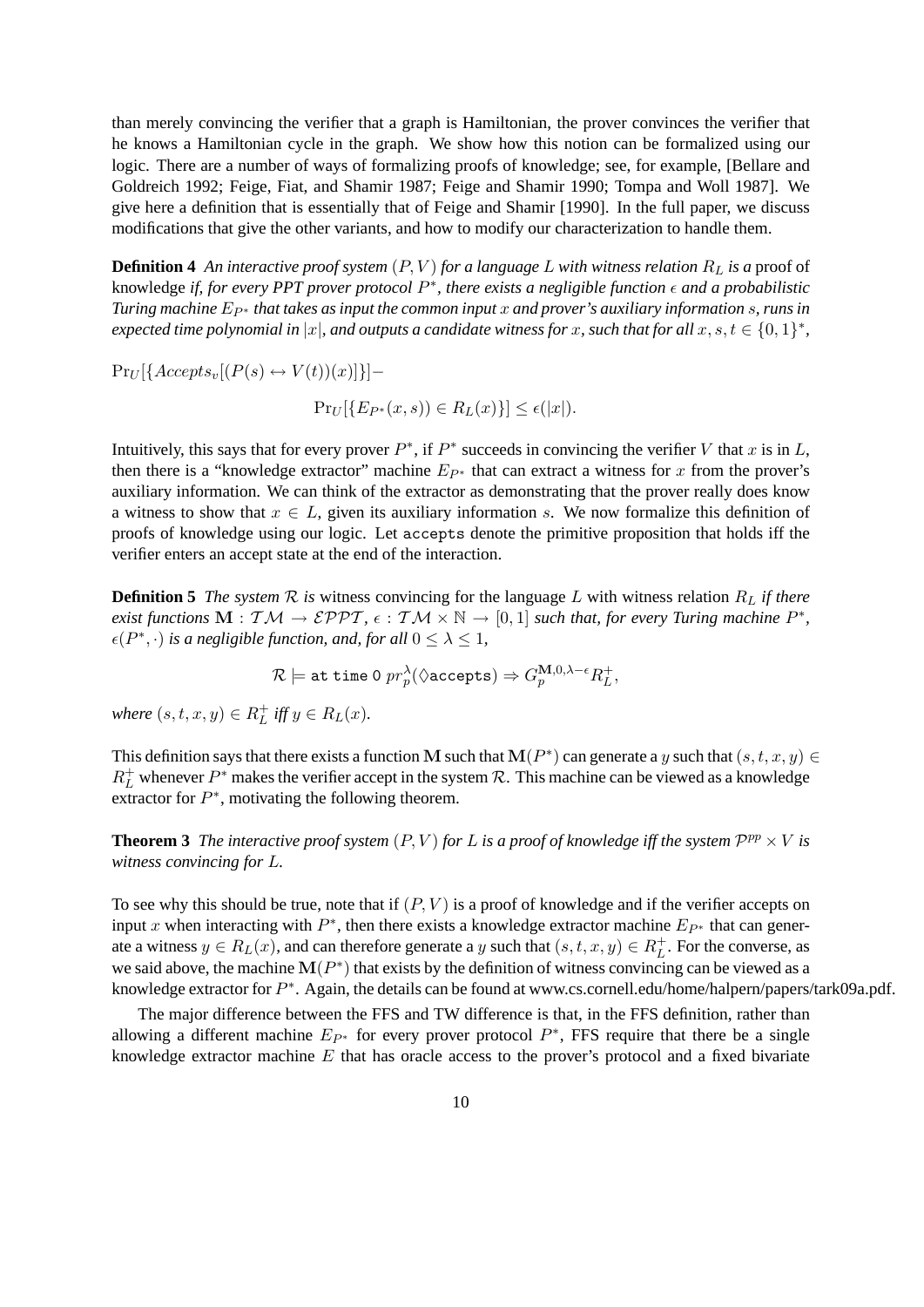polynomial p such that the running time of E given a prover  $P^*$  with runtime bounded by a polynomial q and input x is  $p(q(|x|, |x|))$ . To capture this difference. we vary the definition of witness convincing to require that  $\mathbf{M}(\mathbf{P}^*)$  for any  $P^*$  return the same machine M that takes (a description of)  $P^*$  as an input and has expected runtime polynomial in the runtime of  $P^*$  and |x|.

# **5 Conclusions and Future Work**

HMT formalized the notion of *knowledge security* and showed that a zero-knowledge proof system for  $x \in L$  satisfies it: the prover is guaranteed that, with high probability, if the verifier will practically know (as defined in [Moses 1988]) a fact  $\varphi$  at the end of the proof, he practically knows  $x \in L \Rightarrow \varphi$  at the start. They also formalized the notion of knowing how to generate a y satisfying any relation  $R(x, y)$ that is BPP-testable by the verifier, and showed that zero-knowledge proofs also satisfy the analogous property of generation security (with respect to these relations). Their work left open the question of whether either of these notions of security characterizes zero knowledge.

We have provided a different definition of what it means for a polynomial-time agent to know how to generate a string y satisfying a relation R. Using this definition we provide a logical statement—called relation hiding—that fully characterizes when an interaction is zero knowledge. We additionally show that variants of this statement (using the same notion of knowing how to generate) characterize variants of zero knowledge, including concurrent zero knowledge and proofs of knowledge.

Our notion of relation hiding considers the verifier's knowledge at the beginning of a run (i.e. at time 0); it says that, at time 0, the verifier cannot know that he will be able to generate a witness for a relation with higher probability in the future than he currently can. We would like to make the stronger claim that the verifier will *never* know that he can generate a witness satifying the relation better than he knows he can at the beginning (or, more accurately, will almost certainly never know this, since there is always a negligible probability that he will learn something). To do this, we need to talk about the verifier's knowledge and belief at all points in the system. Consider, for example, a verifier trying to factor a large number. We would like to allow for the fact that the verifier will, with some small probability, get the correct answer just by guessing. However, we want to be able to say that if, after interacting with the prover, the verifier believes that he can guess the factors with non-negligible probability then, except with very small probability, he already believed that he could guess the factors with almost the same probability before the interaction. Making this precise seems to require some axioms about how a computationally-bounded verifier's beliefs evolve. We are currently working on this, using Rantala's "impossible possible-worlds approach" [Rantala 1982] to capture the verifiers computational bounds. For example, if the verifier cannot compute whether a number  $n$  is prime, he will consider possible a world where  $n$  is prime and one where it is not (although one of these worlds is logically impossible). Proving analogues of our theorem in this setting seems like an interesting challenge, which will lead to a deeper understanding of variants of zero knowledge.

## **A Proofs**

## **A.1 Computational Zero Knowledge**

**Theorem 1:** *The interactive proof system* (P, V ) *for* L *is computational zero knowledge iff the system*  $P \times V^{pp}$  *is relation hiding for L.*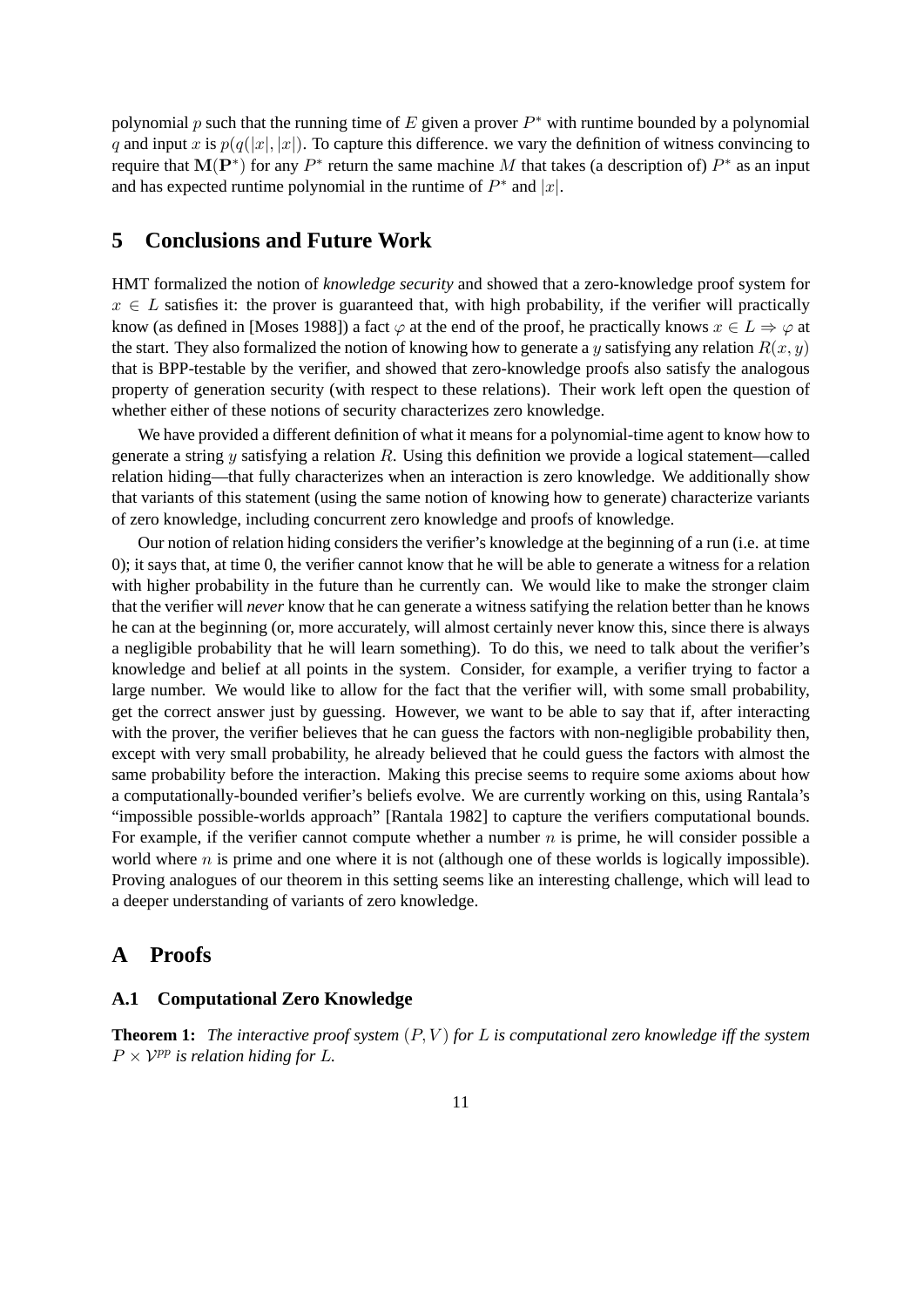**Proof.** For the "if" direction, suppose that  $(P, V)$  is a computational zero knowledge system and that  $(P \times V^{pp}, r, 0) \models G_v^{\mathbf{M}, \mathbf{m}^*, \lambda} R$  for a polynomial-time relation R and functions  $\mathbf{M} : \mathcal{TM} \to \mathcal{EPPY}$ and  $\lambda : \mathcal{TM} \times \mathbb{N} \to [0,1]$ . We want to show that there exist functions  $\mathbf{M}' : \mathcal{TM} \to \mathcal{EPPT}$  and  $\epsilon$ :  $\mathcal{TM} \times \mathbb{N} \to [0,1]$  such that  $(P \times \mathcal{V}^{pp}, r, 0) \models G_v^{\mathbf{M}',0,\lambda-\epsilon}R$ . The intuition behind the proof is as follows. If  $(P, V)$  is zero knowledge, and  $V^*$  is the verifier protocol in run r, then there is a simulator machine  $S_{V^*}$  that produces verifier views that no distinguisher D can distinguish from views during possible interactions with the prover, no matter what auxiliary input  $D$  has. We show that if the verifier has an algorithm  $M(V^*)$  that takes as input his view at a final point of the interaction and generates a y satisfying the relation  $R$ , then he can generate such a y before the interaction by running the simulating machine  $S_{V^*}$  at the initial point to get a final view, and then running  $\mathbf{M}(V^*)$  on this view to generate y. We can therefore construct the function  $\mathbf{M}'$  using  $\mathbf{M}$  and  $S_{V^*}$ .

In more detail, we want to show  $(P\times {\cal V}^{pp})\models$  at time 0  $({\bf s}\in {\mathtt{R}}_{\mathrm{L}}({\bf x})\wedge G_{v}^{{\bf M},m^*,\lambda}R\Rightarrow G_{v}^{{\bf M}',0,\lambda-\epsilon}R).$ Thus, we must show that for all runs r, we have  $(P \times \mathcal{V}^{pp}, r, 0) \models (\mathbf{s} \in R_L(\mathbf{x}) \land G_v^{\mathbf{M}, m^*, \lambda} R \Rightarrow$  $G_v^{\mathbf{M}',0,\lambda-\epsilon}R$ ). So suppose that  $r_c(0) \in L$ ,  $r_p(0) \in R_L(r_c(0))$ , and  $(\{P\} \times \mathcal{V}^{pp}, r, 0) \models G_v^{\mathbf{M},m^*,\lambda}R$ . By definition, this means that  $(P\times\mathcal V^{pp},r,0)\models pr_v^{\lambda}(\texttt{at time m* }{\bf M}_{v,R}).$  Assume without loss of generality that  $m^*$  is greater than the final time of the interaction in all runs with input x. (There is such an  $m^*$ , since  $V^*$  runs in time polynomial in |x|. This assumption is made without loss of generality since we are assuming perfect recall, so anything the verifier can do in the middle of the interaction, he can do at the end). Construct a PPT distinguisher D as follows. D takes as input a verifier view view, and extracts the verifier's initial state  $t$  from it (since by perfect recall, the initial verifier state is contained in any subsequent view). Recall that distinguishers can take auxiliary inputs as well as a view. In this case, in run r we choose to give D as auxiliary input the common input x and the prover's state s in r. Given x and s and a random string  $\rho$ , D runs  $\mathbf{M}(V^*)$  on x, view<sub>v</sub>, and  $\rho$ , where  $V^*$  is the verifier's protocol in run r, to get y, and outputs  $R(s, t, x, y)$ . So D with inputs x, s, and  $\rho$  accepts the verifier's view view iff  $R(s,t,x,\mathbf{M}(V^*)(view_v)(\rho)) = 1$  for the t contained in the verifier's view.

Suppose that the verifier runs  $V^*$  in r. Since  $(P \times V^{pp}, r, 0) \models pr_v^{\lambda}(\texttt{at time m* } \mathbf{M}_{v,R}),$  we have

 $\mathcal{PR}_v(r,0)(\{(r',0): (P\times V^*,r',0)\models \texttt{at time m* } \mathbf{M}_{v,R}\}, r'_v(0)=r_v(0), r'_p(0)=r_p(0)\}) \geq \lambda(V^*,|r_c(0)|).$ 

Recall that we can identify  $PR_v(r, 0)$  with  $Pr_{U_3}$ , so

 $(\Pr_U(\{r' \in (\mathcal{P} \times \mathcal{V})(r) : (P \times V^*, r', 0) \models \texttt{at time m* } \mathbf{M}_{v,R}, r'_v(0) = r_v(0), r'_p(0) = r_p(0)\}) \geq \lambda(V^*, |r_c(0)|).$ 

By definition of  $M_{v,R}$ ,

$$
\Pr_U[\{r' \in (\mathcal{P} \times \mathcal{V})(r) : R(r'_p(0), r'_v(0), r'_c(0), \mathbf{M}(V^*)(r'_c(0), r'_v(m^*))) = 1\}] \geq \lambda(V^*, |r_c(0)|).
$$

By definition of  $(\mathcal{P} \times \mathcal{V})(r)$ ,

$$
Pr_U[R(r_p(0), r_v(0), r_c(0), \mathbf{M}(V^*)(r_c(0), r_v(m^*))) = 1] \ge \lambda(V^*, |r_c(0)|).
$$

Thus, D with auxiliary inputs  $r_c(0)$  and  $r_p(0)$  accepts the verifier's view  $r(m^*)$  with probability at least  $\lambda(V^*, |r_c(0)|)$  (where the probability is taken over the random choices of D).

Because  $(P, V)$  is a computational zero-knowledge proof system for L, if  $r_c(0) \in L$  and  $r_p(0) \in L$  $R_L(r_c(0))$ , then there is an expected PPT Turing machine  $S_{V^*}$  and a negligible function  $\epsilon(V^*)$  such that  $S_{V^*}$  on input  $r_c(0), r_v(0)$  outputs a verifier view such that every distinguisher, and in particular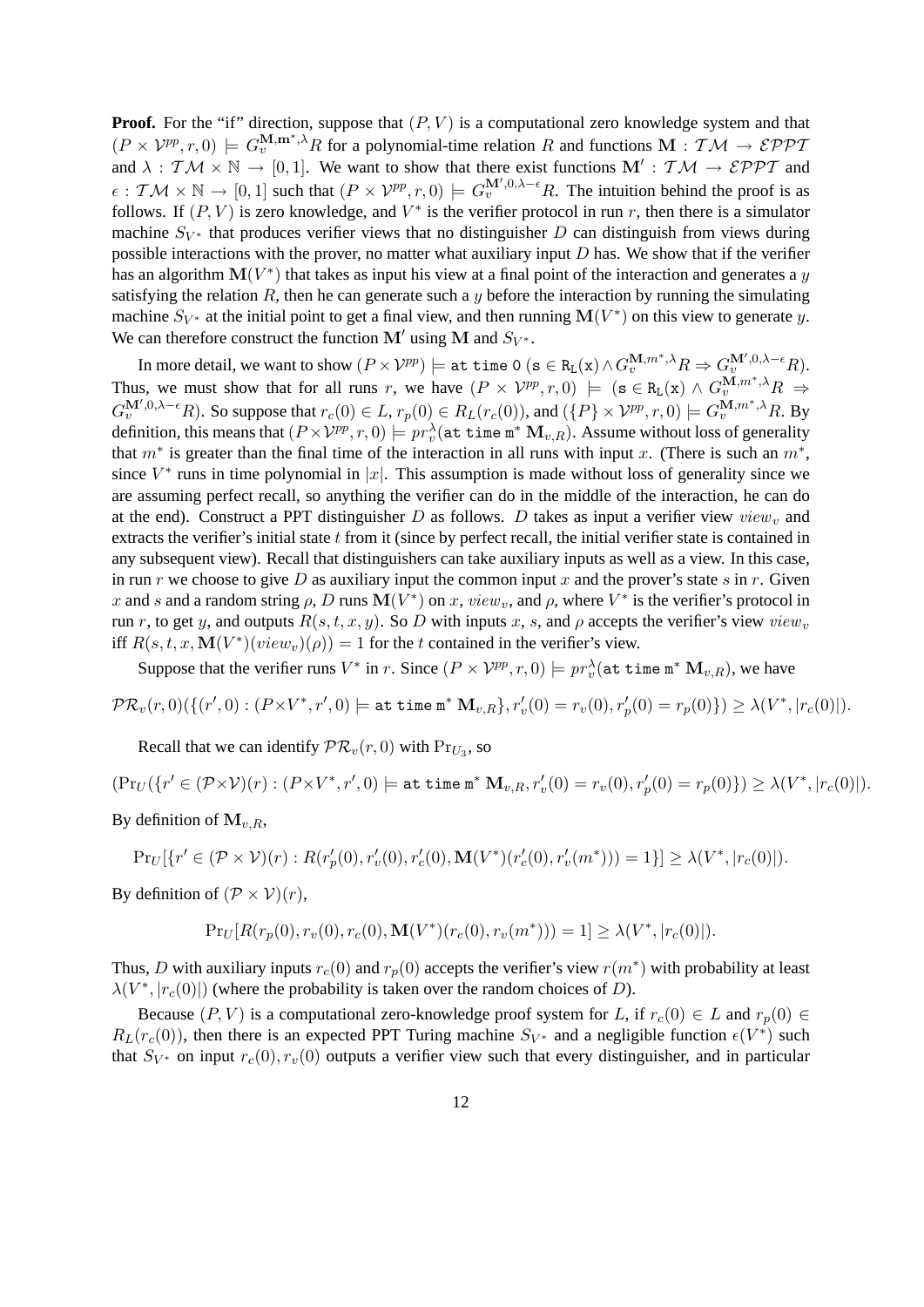the distinguisher D constructed above, accepts this view with probability at least  $(\lambda - \epsilon)(V^*, |r_c(0)|)$ (taken over the random choices of D and  $S_{V*}$ ), no matter what auxiliary information we give it, and in particular given auxiliary inputs  $r_c(0)$  and  $r_p(0)$ . Thus, by the definition of D, we must have

$$
Pr_U[R(r_p(0), r_v(0), r_c(0), \mathbf{M}(V^*)(r_c(0), r_v(m^*))) = 1] \ge \lambda(V^*, |r_c(0)|).
$$

Define  $M': \mathcal{TM} \to \mathcal{EPPT}$  by taking  $M'(V^*)(x,t) = M(V^*)(x, S_{V^*}(x,t))$ . Note that this definition suppresses the random choices of  $M'(V^*)$ ,  $S_{V^*}$  and  $M(V^*)$ —we assume that each of these machines is given a random tape, and that the random tapes of  $S_{V^*}$  and  $\mathbf{M}(V^*)$  are independent, so that their outputs are not correlated. Since  $S_{V^*}$  and  $\mathbf{M}(V^*)$  are both expected polynomial-time in |x| and |t|, so is  $M'(V^*)$ . Note also that

$$
R(r_p(0), r_v(0), r_c(0), \mathbf{M}'(V^*)(r_c(0), r_v(0))(\rho^r)) = 1
$$

iff

$$
R(r_p(0), r_v(0), r_c(0), \mathbf{M}(V^*)(r_c(0), S_{V^*}(r_c(0), r_v(0))(\rho_v^r))(\rho^r)) = 1;
$$

thus,

$$
Pr_U[R(r_p(0), r_v(0), r_c(0), \mathbf{M}'(V^*)(r_c(0), r_v(0))) = 1] \ge (\lambda - \epsilon)(V^*, |r_c(0)|).
$$

So  $\mathbf{M}'(V^*)$  runs in expected polynomial time and outputs a value such that

$$
(P \times \mathcal{V}^{pp}, r, 0) \models pr_v^{\lambda - \epsilon}(\text{at time 0 } \mathbf{M'}_{v,R}).
$$

This completes the proof of the "if" direction.

For the "only if" direction, we want to show that for every verifier protocol  $V^*$ , there is an EPPT algorithm  $S_{V^*}$  such that for any PPT distinguisher D with any auxiliary input, there exists a negligible function  $\epsilon$  such that  $\forall x \in L, \forall s \in R_L(x), t, z \in \{0, 1\}^*,$ 

$$
|\Pr_U[\{D(S_{V^*}(x,t),z)=1\}]-\Pr_U[\{D(View_v[(P(s) \leftrightarrow V^*(t))(x)],z)=1\}]| \leq \epsilon(|x|).
$$

The idea behind the proof is as follows. Given an arbitrary protocol  $V^*$ , we construct a relation R such that the verifier has an algorithm for generating witnesses for R after the interaction. Since  $P \times \mathcal{V}^{pp}$ is relation hiding for  $L$ , the verifier has an algorithm for generating witnesses for  $R$  at initial points of the interaction. We then use this generating machine to implement a simulator  $S_{V^*}$  that fools any distinguisher.

Recall that the set of possible verifier initial states is the set of all bitstrings  $\{0, 1\}^*$ . For an arbitrary PPT distinguisher D, define the set  $T_D\subseteq \{0,1\}^*$  of verifier states of the form  $t=t';1^{poly(|x|)};D;z;\rho_D,$ where  $t' \in \{0,1\}^*, x \in L, D$  is the description of the PPT distinguisher,  $z \in \{0,1\}^*, \rho_D \in \{0,1\}^*,$ and  $poly(\cdot)$  is some polynomial. Define a relation R by taking  $R(s, t, x, y) = 1$  iff t is of the form  $t = t'$ ;  $1^{poly(|x|)}$ ;  $D$ ;  $z$ ;  $\rho_D$  and the distinguisher D contained in t accepts on input y when given the random string  $\rho_D$  and auxiliary input z contained in t (otherwise  $R(s, t, x, y) = 0$ ).

Define  $\mathbf{M}(V^*)$  to be the trivial machine that on input  $(r_c(0), r_v(m))$  outputs the verifier's view  $r_v(m)$ . Suppose that there exists a function  $\lambda$  and a set A of runs such that for all  $r \in A$ , if  $m_r^*$  is the final round in run r, then  $(P \times V^{pp}, r, 0) \models G_v^{\mathbf{M}, m_r^*, \lambda}R$ . Since  $P \times V^{pp}$  is relation hiding for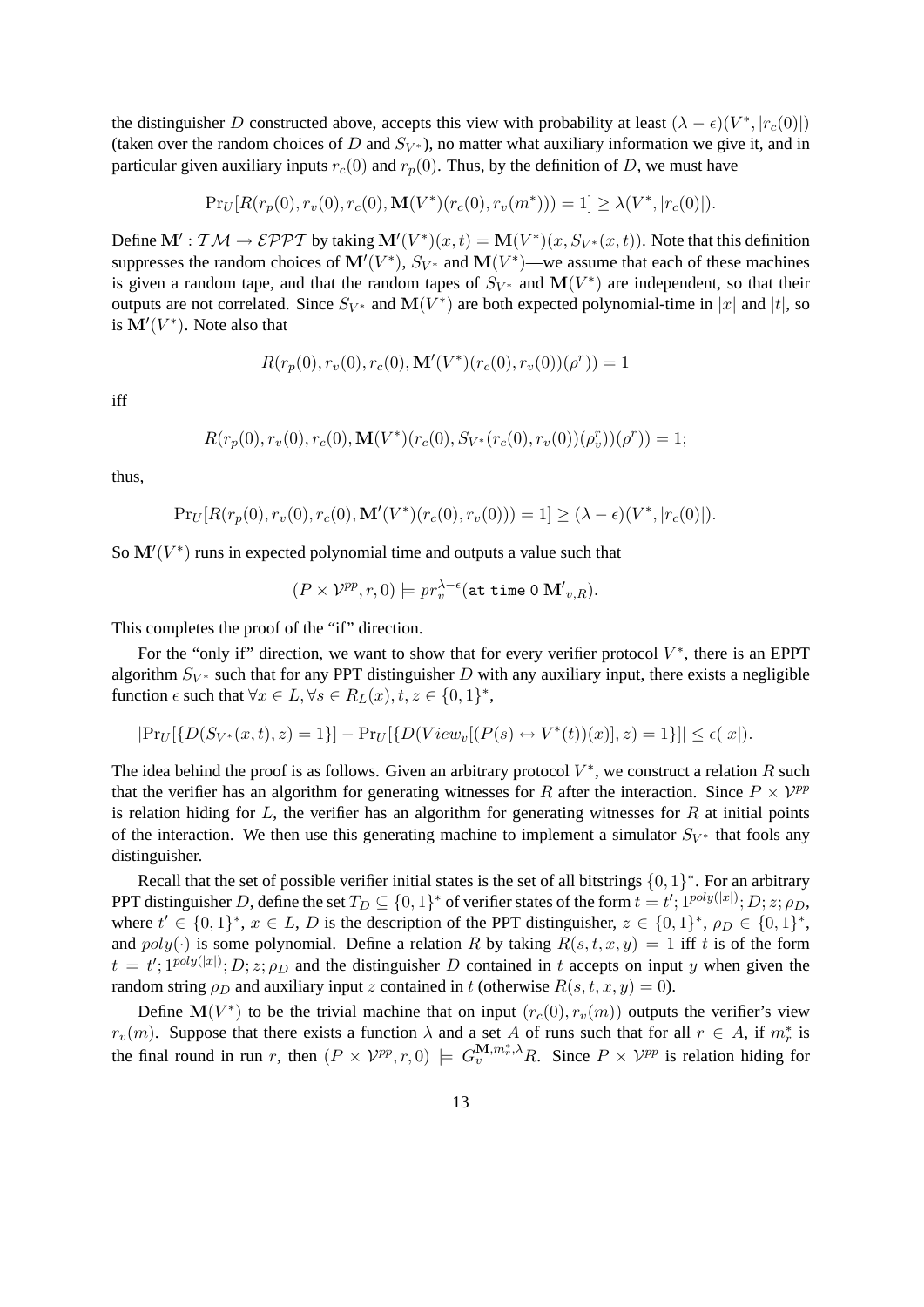L, there exists a function  $M' : T \mathcal{M} \to \mathcal{EPPT}$  and a function  $\epsilon : T \mathcal{M} \times \mathbb{N}$  such that  $\epsilon(V^*)$  is negligible and for all  $r \in A$ ,  $(P \times V^{pp}, r, 0) \models s \in R_L(x) \Rightarrow G_{v}^{M',0,\lambda-\epsilon}R$ . Define  $S_{V^*}$  by taking  $S_{V^*}(x,t)(\rho) = \mathbf{M}'(V^*)(x,t)(\rho).$ 

Suppose, by way of contradiction, that for some distinguisher  $D$  there is a polynomial  $p$  such that for infinitely many

 $x \in L$ ,  $s \in R_L(x)$ , and  $t \in \{0, 1\}^*$ , there is a  $z \in \{0, 1\}^*$  such that there exist functions  $\lambda_1^z$  and  $\lambda_2^z$ (that may depend on z) such that  $Pr_U[\{D(S_{V^*}(x,t), z) = 1\}] = \lambda_1^z(x, s, t)$ ,  $Pr_U[\{D(View_v[(P(s) \leftrightarrow w(t), z) = 1\}]] = \lambda_2^z(x, s, t)$  $V^*(t)(x)$ ,  $z) = 1$ } =  $\lambda_2^z(x, s, t)$ , and  $|\lambda_1^z(x, s, t) - \lambda_2^z(x, s, t)| > \frac{1}{p(|z|)}$  $\frac{1}{p(|x|)}$ . Consider the set  $T_{D,S_{V^*}} \subseteq$  $T_D$  of verifier states of the form  $t = t'$ ;  $1^{q(|x|)}$ ;  $D$ ;  $z$ ;  $\rho_D$ , where q is a polynomial such that  $q(|x|)$ is an upper bound on the running time of the verifier protocol  $V^*$  and the simulator  $S_{V^*}$  on input x. The effect of this choice is that, given the verifier's state, the verifier and simulator cannot access the distinguisher description. Therefore,  $View_v[(P(s) \leftrightarrow V^*(t))(x)(\rho_p, \rho_v)] = View_v[(P(s) \leftrightarrow V^*(t))(x)(\rho_p, \rho_v)]$  $V^*(t')(x)(\rho_p, \rho_v)$  and  $S_{V^*}(x,t)(\rho_v) = S_{V^*}(x,t')(\rho_v)$ . If there exists  $z \in \{0,1\}^*$  such that the distinguisher D, given auxiliary input z, succeeds in distinguishing the distributions  ${View_v[(P(s) \leftrightarrow$  $V^*(t')(x)$  and  $\{S_{V^*}(x,t')\}$ , then D can distinguish  $\{View_v[(P(s) \leftrightarrow V^*(t))(x)\}$  and  $\{S_{V^*}(x,t)\}$ given z. By construction of  $T_{D,S_{V^*}}$ , for infinitely many  $x \in L$ ,  $s \in R_L(x)$  and  $t \in T_{D,S_{V^*}}$ , there exist functions  $\lambda_1^z$  and  $\lambda_2^z$  such that  $Pr_U[\{D(S_{V^*}(x,t), z) = 1\}] = \lambda_1^z(x, s, t)$ ,  $Pr_U[\{D(View_v[(P(s) \leftrightarrow w(t), z) = 1\}]] = \lambda_2^z$  $V^*(t)(x)$ ,  $z$ ) = 1}] =  $\lambda_2^z(x, s, t)$ , and  $|\lambda_1^z(x, s, t) - \lambda_2^z(x, s, t)| > \frac{1}{p(|z|)}$  $\frac{1}{p(|x|)}$  (the z referenced here is contained in t). Without loss of generality, we can assume that  $\lambda_2^z(x, s, t) - \lambda_1^z(x, s, t) > \frac{1}{p(|s|)}$  $\frac{1}{p(|x|)}$  for infinitely many of the relevant  $x$ 's,  $s$ 's, and  $t$ 's. To see that this is without loss of generality, note that if  $\lambda_2^z(x, s, t) - \lambda_1^z(x, s, t) > \frac{1}{p(|z|)}$  $\frac{1}{p(|x|)}$  for only a finite number of x's, s's, and t's, then it must be the case that  $\lambda_1^z(x, s, t) - \lambda_2^z(x, s, t) > \frac{1}{p(|s|)}$  $\frac{1}{p(|x|)}$  for infinitely many x's, s's, and t's. In this case, we can define a distinguisher  $D'$  that outputs the opposite of what D outputs when given the same view and auxiliary input. Then for infinitely many  $x \in L$ , s, and t, there exists  $z \in \{0,1\}^*$  such that  $Pr_U[\{D'(S_{V^*}(x,t),z)=1\}] = \lambda_1^{iz}(x,s,t), Pr_U[\{D'(View_v[(P(s) \leftrightarrow V^*(t))(x)],z)=1\}]$  $\lambda_2^{iz}(x, s, t)$ , and  $\lambda_2^{iz}(x, s, t) - \lambda_1^{iz}(x, s, t) > \frac{1}{p(|x|)}$  where  $\lambda_1^{iz} = 1 - \lambda_1^{z}$  and  $\lambda_2^{iz} = 1 - \lambda_2^{z}$ . We can then proceed with the rest of the proof using the distinguisher  $D'$  instead of  $D$ .

Let A denote the set of tuples  $(x, s, t)$  (with  $x \in L$ ,  $s \in R_L(x)$ ,  $t \in T_{D,S_{V^*}}$ ) for which there exists  $z \in \{0,1\}^*$  and functions  $\lambda_1^z, \lambda_2^z$  such that

 $Pr_U[\{D(S_{V^*}(x,t), z) = 1\}] = \lambda_1^z(x, s, t), Pr_U[\{D(View_v[(P(s) \leftrightarrow V^*(t))(x)], z) = 1\}] =$  $\lambda_2^z(x, s, t)$ , and  $\lambda_2^z(x, s, t) - \lambda_1^z(x, s, t) > \frac{1}{p(|x|)}$  $\frac{1}{p(|x|)}$ . In the system  $P \times \mathcal{V}^{pp}$ , let  $A' = \{r \in P \times V^* :$  $(r_c(0), r_p(0), r_v(0)) \in A$ . So for all  $r \in A'$ ,  $\Pr_U[\{D(S_{V^*}(r_c(0), r_v(0)), z) = 1\}] = \lambda_1^z(r_c(0), r_p(0), r_v(0))$ (where z is contained in  $r_p(0)$ ),  $Pr_U[\{D(View_v[(P(r_p(0)) \leftrightarrow V^*(r_v(0)))(r_c(0))]$ ,  $z) = 1\}] = \lambda_2^z(r_c(0), r_p(0), r_v(0))$ , and  $\lambda_2^z(r_c(0), r_p(0), r_v(0)) - \lambda_1^z(r_c(0), r_p(0), r_v(0)) > \frac{1}{p(r_c)}$  $\frac{1}{p(|r_c(0)|)}$ .

So for all  $r \in A'$ , if  $m_r^*$  is the final round in run r, then by definition of R, M, and M',

$$
Pr_U[R(r_p(0), r_v(0), r_c(0), \mathbf{M}(V^*)(r_c(0), r_v(m_r^*)))] = \lambda_2^z(r_c(0), r_p(0), r_v(0)),
$$
  
\n
$$
Pr_U[R(r_p(0), r_v(0), r_c(0), \mathbf{M}'(V^*)(r_c(0), r_v(0)))] = \lambda_1^z(r_c(0), r_p(0), r_v(0)),
$$

and

$$
\lambda_2^z(r_c(0), r_p(0), r_v(0)) - \lambda_1^z(r_c(0), r_p(0), r_v(0)) > \frac{1}{p(|r_c(0)|)}.
$$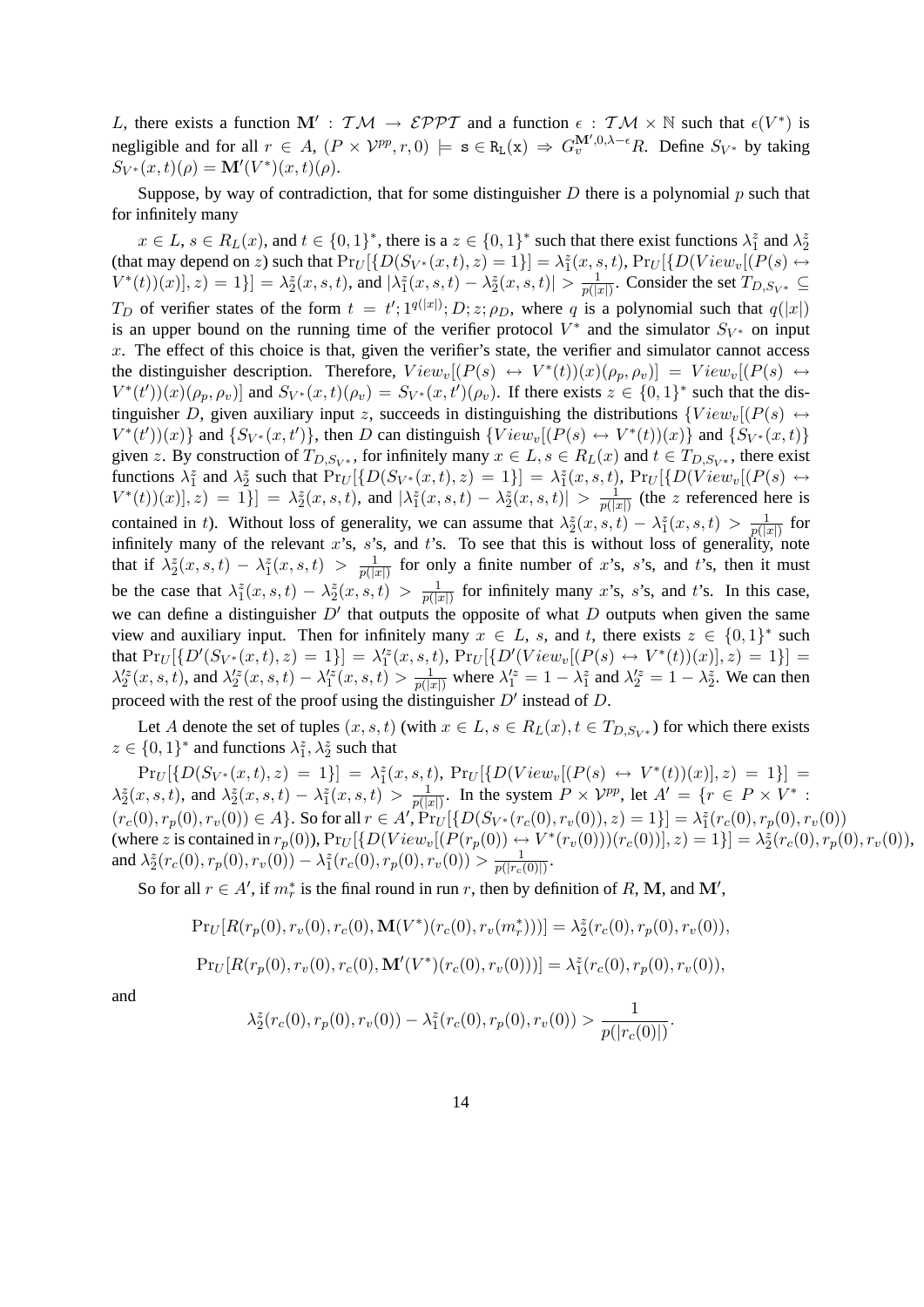So for any negligible function  $\epsilon(V^*),$ 

$$
\Pr_{U}[R(r_p(0), r_v(0), r_c(0), \mathbf{M}'(V^*)(r_c(0), r_v(0)))] < \lambda_2^z(r_c(0), r_p(0), r_v(0)) - \epsilon(V^*)(|x|)
$$

for all but finitely many x. By definition of  $pr_a^{\lambda}$ , for all  $r \in A'$ ,

$$
(P \times \mathcal{V}^{pp}, r, 0) \models \mathit{pr}_v^{\lambda_2^z}(\texttt{at time m}^*_\mathbf{r} ) \mathbf{M}_{v, R}
$$

and

$$
(P \times \mathcal{V}^{pp}, r, 0) \not\models pr_v^{\lambda_2^{\mathbf{Z} - \epsilon}}(\texttt{at time 0 }) \mathbf{M'}_{v, R}
$$

for any negligible function  $\epsilon(V^*)$ . Also, by definition of  $A'$ ,  $(P \times V^{pp}, r, 0) \models s \in R_L(x)$ , so

$$
(P \times \mathcal{V}^{pp}, r, 0) \models \mathbf{s} \in \mathbf{R}_{\mathrm{L}}(\mathbf{x}) \wedge G_v^{\mathbf{M}, m_r^*, \lambda^{\mathbf{z}}}\mathbf{R}
$$

and

$$
(P \times \mathcal{V}^{pp}, r, 0) \not\models G_v^{\mathbf{M}', 0, \lambda_2^{\mathbf{z}} - \epsilon} R
$$

for any function  $\epsilon : \mathcal{TM} \times \mathbb{N} \to [0,1]$  such that  $\epsilon(V^*)$  is negligible. This gives us a contradiction.

#### **A.2 Concurrent Zero Knowledge**

**Theorem 2:** *The interactive proof system* (P, V ) *for* L *is computational concurrent zero knowledge iff the system*  $\tilde{P} \times V^{pp}$  *is relation hiding for* L.

**Proof.** For the "if" direction, suppose that  $(P, V)$  is a computational concurrent zero knowledge system and that  $(\tilde{P} \times \mathcal{V}^{pp}, r, 0) \models G_v^{\mathbf{M}, \mathbf{m}^*, \lambda} R$  for some arbitrary polynomial-time relation R and some functions  $\mathbf{M}: \mathcal{TM} \to \mathcal{EPPT}, \lambda: \mathcal{TM} \times \mathbb{N} \to [0,1].$  We want to show that there exist functions  $\mathbf{M}': \mathcal{TM} \to$  $\mathcal{EPPT}, \epsilon: \mathcal{TM} \times \mathbb{N} \to [0,1]$  such that  $(\tilde{P} \times \mathcal{V}^{pp}, r, 0) \models G_v^{\mathbf{M}', 0, \lambda-\epsilon} R$ .

Let  $V^*$  be the extended verifier protocol in run  $r \in \tilde{P} \times \mathcal{V}^{pp}$ , let x be the common input, and let  $q_{V^*}(|x|)$  be an upper bound on the runtime of  $V^*$  on common input x. Recall that the verifier's local state at time  $m \geq 0$  consists of the time on the global clock, his initial information  $r_v(0)$  (which contains the common input  $r_c(0)$ , the history of messages he has received from other agents and read, and the history of coin flips he has used. Since the verifier's running time is bounded by  $q_{V^*}(|r_c(0)|)$ , no matter how many messages he receives in round m, he can read at most  $q_{V^*}(|r_c(0)|)$  of them. So his local state (and his view) at any time  $m \geq 0$  can contain at most  $q_{V^*}(|r_c(0)|)$  messages, coming from at most  $q_{V^*}(|r_c(0)|)$  provers (indexed without loss of generality by  $1, 2, \ldots, q_{V^*}(|r_c(0)|)$ ). So for every run r in  $\tilde{P} \times V^{pp}$ , the verifier interacts with a subset of  $p_1, p_2, \ldots, p_{q_{V^*}(|r_c(0)|)}$ . By the definition of concurrent zero knowledge, there is a simulator machine  $S_{V^*}$  such that  $S_{V^*}$  produces verifier views that are indistinguishable by any distinguisher (with any auxiliary input) from views during possible interactions of  $V^*$  with up to  $q_{V^*}(|x|)$  instances of P on common input |x|. The proof that  $\tilde{P} \times V^{pp}$  is relation hiding now proceeds exactly as in Theorem 1.

For the "only if" direction, we want to show that for every verifier protocol  $V^*$ , there is an EPPT algorithm  $S_{V^*}$  such that for any PPT distinguisher D with any auxiliary input, there exists a negligible function  $\epsilon$  such that  $\forall x \in L, \forall s \in R_L(x), t, z \in \{0, 1\}^*,$ 

$$
|\Pr_U[\{D(S_{V^*}(x,t),z)=1\}]-\Pr_U[\{D(View_v[(\tilde{P}(s) \leftrightarrow V^*(t))(x)],z)=1\}]| \leq \epsilon(|x|).
$$

This proof proceeds exactly as in Theorem 1, so we omit further details here. ■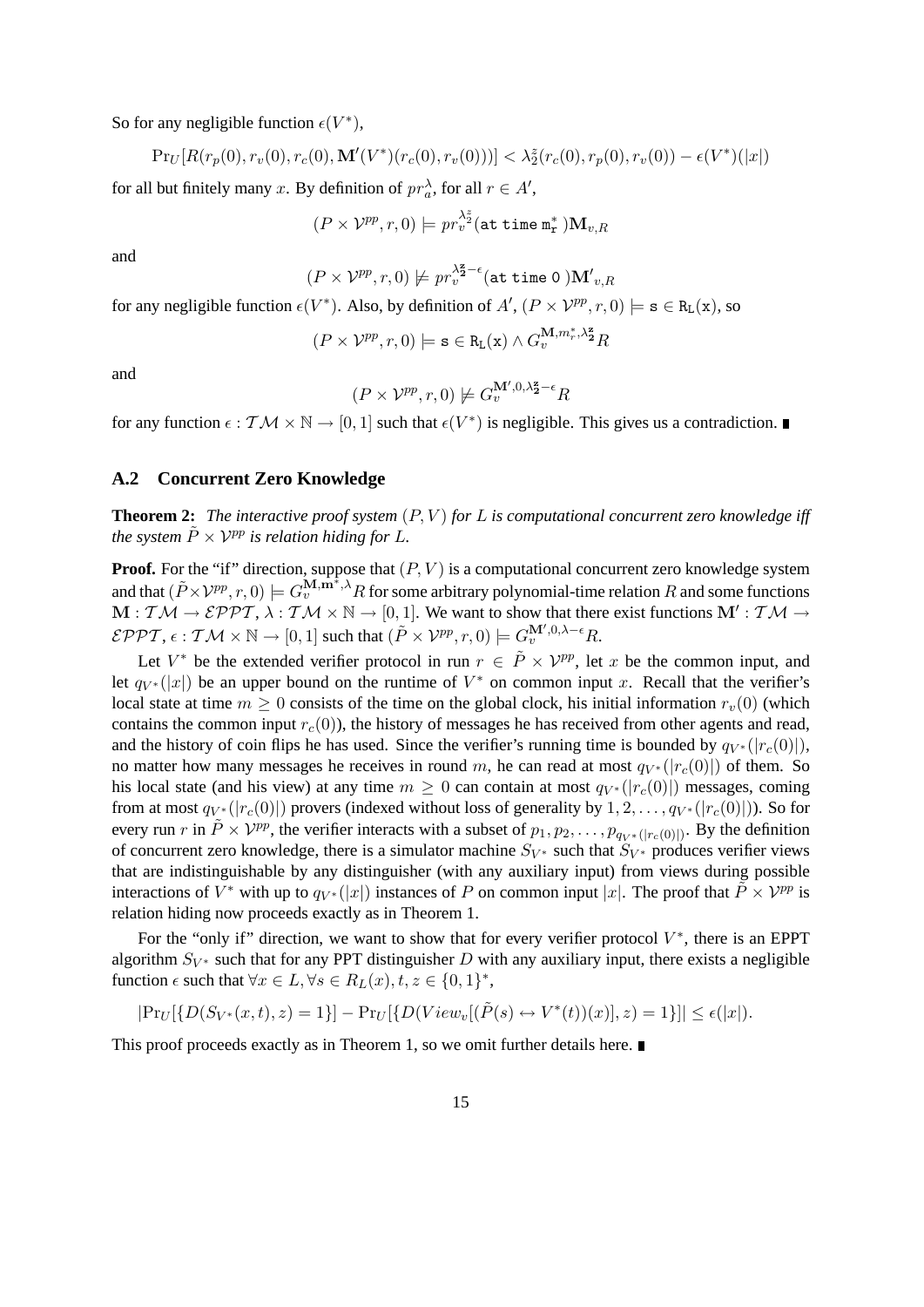#### **A.3 Proofs of Knowledge**

**Theorem 3:** *The interactive proof system* (P, V ) *is a proof of knowledge knowledge iff the system*  $\mathcal{P}^{pp} \times V$  *is witness convincing for L.* 

**Proof.** For the "if" direction of the proof, suppose that  $(P, V)$  is an interactive proof system for L that is a proof of knowledge. It is sufficient to show that the system  $P^* \times V$  is witness convincing for L for every prover protocol  $P^*$ . By the definition of proofs of knowledge, for every prover protocol  $P^*$ , there is a negligible function  $\epsilon_{P^*}$  and a probabilistic Turing machine  $E_{P^*}$  that takes as input the common input x and prover's auxiliary information s, runs in expected time polynomial in  $|x|$ , and outputs a candidate witness for x such that for all  $x, s, t \in \{0, 1\}^*$ ,

$$
Pr_U[{Accepts_v[(P^*(s) \leftrightarrow V(t))(x)]}] - Pr_U[{E_{P^*}(x,s)) \in R_L(x)}] \le \epsilon_{P^*}(|x|).
$$

Thus,

$$
\Pr_{U}[\{Access_v[(P^*(s) \leftrightarrow V(t))(x)]\}] - \Pr_{U}[\{(s, t, x, E_{P^*}(x, s)) \in R_L^+\}] \le \epsilon_{P^*}(|x|),
$$
 (1)

where the first probability  $Pr_U$  is taken over the random choices made by the prover and verifier protocols, while the second is taken over the random choices of  $E_{P^*}$ .

Define  $\mathbf{M}: \mathcal{TM} \to \mathcal{EPPT}$  and  $\epsilon: \mathcal{TM} \times \mathbb{N} \to [0,1]$  by taking  $\mathbf{M}(P^*) = E_{P^*}$  and  $\epsilon(P^*, \cdot) = \epsilon_{P^*}.$ Suppose that there exists some  $0\leq\lambda\leq1$  and some run  $r$  such that  $(P^*\times\{V\},r,0)\models pr_p^\lambda(\lozenge \texttt{accepts}).$ Recall that  $Pr_{(P^* \times V)(r)}$  can be identified with the uniform distribution  $Pr_{U_3}$  over triples of random strings. So  $\Pr_{U}[\{Accepts_v[(P^*(r_p(0)) \leftrightarrow V(r_v(0)))(r_c(0))]\}] \geq \lambda$ . By (1), we have

$$
\Pr_U[\{(r_p(0), r_v(0), r_c(0), E_{P^*}(r_c(0), r_p(0))) \in R_L^+\}] \geq \lambda - \epsilon(P^*, |r_c(0)|).
$$

Moreover, we have  $(P^* \times V,r,0) \models K_p(p r_p^{\lambda-\epsilon}(\texttt{at time 0 } \mathbf{M}_{p,R})),$  and so  $(P^* \times V,r,0) \models G_{p}^{\mathbf{M},0,\lambda-\epsilon} R$ . This completes the "if" direction of the proof.

For the "only if" direction, let  $(P, V)$  be an interactive proof system for L such that the system  $\mathcal{P}^{pp} \times V$  is witness convincing for L. Thus, there exist functions M :  $\mathcal{TM} \to \mathcal{EPPT}$  and  $\epsilon$ :  $T M \times \mathbb{N} \to [0, 1]$  such that for every PPT  $P^* \in \mathcal{P}^{pp}, \epsilon(P^*, \cdot)$  is a negligible function, and for every  $0 \leq \lambda \leq 1$ ,

$$
\mathcal{P}^{pp} \times V \models \text{at time 0 } pr_p^{\lambda}(\Diamond \text{accepts}) \Rightarrow G_p^{\mathbf{M},0,\lambda-\epsilon} R_L^+.
$$
 (2)

Let  $E_{P^*} = \mathbf{M}(P^*)$  for every  $P^* \in \mathcal{P}^{pp}$ . Given a prover protocol  $P^*$ , define  $\lambda_{P^*}$  so that for all  $x, s, t \in \{0, 1\}^*$ ,  $Pr_U[\{Accepts_v[(P^*(s) \leftrightarrow V(t))(x)]\}] = \lambda_{P^*}(x, s, t)$ . Since the probability distribution  $Pr_{\mathcal{P}^{pp} \times V(r)}$  on  $\mathcal{P}^{pp} \times \{V\}(r)$  can be identified with  $Pr_{U_3}$ , it follows that

$$
(\mathcal{P}^{pp} \times \{V\}, r, 0) \models \mathit{pr}_p^{\lambda}(\Diamond \texttt{accepts})
$$

for all  $r \in P^* \times V$ . By (2), for all  $r \in P^* \times V$ , we have

$$
(\mathcal{P}^{pp} \times \{V\}, r, 0) \models G^{ \mathbf{M}, 0, \lambda-\epsilon}_p R^+_L;
$$

that is,  $(\mathcal{P}^{pp} \times V, r, 0) \models K_p(pr_p^{\lambda - \epsilon}(\texttt{at time 0 } \mathbf{M}_{p, R_f^+}))$ . We can view  $(s, t, x, \mathbf{M}(P^*)(x, s)) \in R_L^+$ as a random variable (the probability that it is 1 is just the probability that  $\mathbf{M}(P^*)(x, s)$  returns a y such L